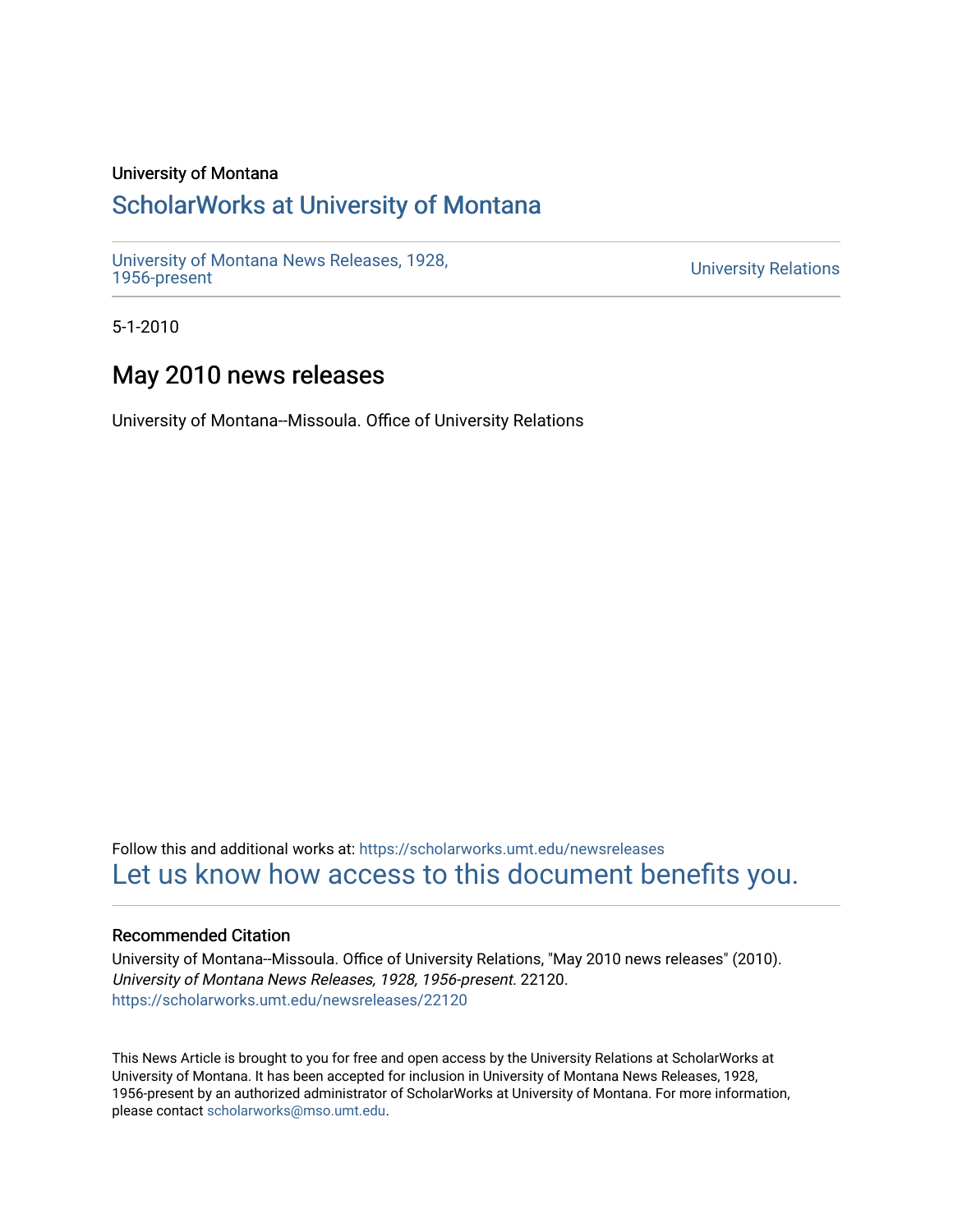





# **May 2010 News**

- 05/27/2010 - [Montana Fourth-Graders Read Above National Average](#page-3-0)  Julie Ehlers
- 05/27/2010 - [Blue Mountain Observatory Offers Public Observing Nights](#page-5-0)  Jaylene Naylor
- 05/25/2010 - [Awards Honor Four For Contributions To Campus Sustainability](#page-6-0)  Cherie Peacock
- **05/24/2010** - [UM Event Celebrates New High-Speed Network -](#page-7-0) Ray Ford
- 05/20/2010 - [Glacier National Park Centennial Exhibition Opens At MMAC -](#page-8-0) Brandon Reintjes
- 05/20/2010 - [UM Educators Receive Awards For Teaching Excellence](#page-10-0)  Carol Brewer
- 05/20/2010 - [Meeting Planned For UM Bitterroot College Program](#page-11-0)  Victoria Clark
- 05/20/2010 - [Endowment Honoring Dennisons Nears \\$1 Million](#page-12-0)  Beth Hammock
- **05/18/2010** - [COT Offers Summer Certified Nursing Assistant Training -](#page-14-0) Mary Opitz
- 05/14/2010 - [COT Offers Microsoft Windows Server 2008 Professional Training -](#page-15-0) Mary Opitz
- 05/14/2010 - [Documentary Examines Impact Of Medical Marijuana In Montana -](#page-16-0) Denise Dowling
- 05/13/2010 - [UM Commencement To Stream Live Online -](#page-17-0) Ed Johnson
- **05/12/2010** - [UM To Host International Advisors In June](#page-18-0)  Julie Cahill
- 05/12/2010 - [UM Faculty, Workshop Participants Publish Article -](#page-19-0) Blake Francis
- 05/12/2010 - [Montana Digital Academy Opens Fall Registration](#page-20-0)  Collier Kaler
- 05/12/2010 - [UM Center For Ethics Presents Summer Lecture Series -](#page-22-0) Blake Francis
- 05/12/2010 - [Artist To Donate Portion Of Proceeds To Bee Research At UM](#page-23-0)  Jerry Bromenshenk
- 05/11/2010 - [College Presidents Endorse Transportation Policy Changes -](#page-24-0) George M. Dennison
- 05/10/2010 - [UM To Host 'Air Toxics Under The Big Sky' Symposium](#page-26-0)  Diana Vanek
- 05/10/2010 - [UM Buses Get New Digs](#page-27-0)  Nancy Wilson
- 05/07/2010 - [UM Students Award \\$10,000 To Local Nonprofits -](#page-29-0) Andrea Vernon
- 05/05/2010 - [Students Hold Book Drive -](#page-30-0) Ronnette Burns
- **05/05/2010** - [Autism, Asperger's Syndrome Expert To Present Conference At UM -](#page-31-0) Treva Bittinger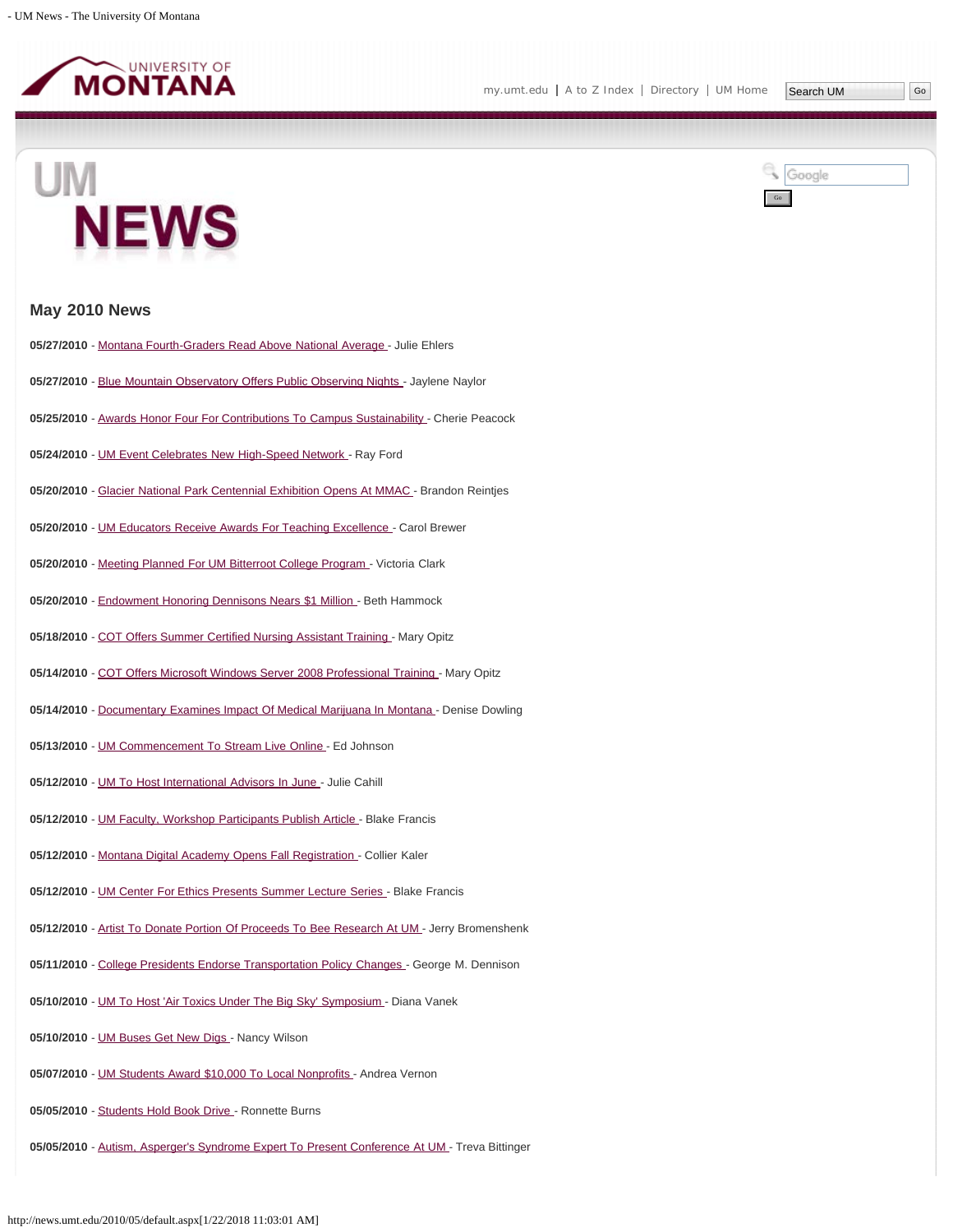|  |  | - UM News - The University Of Montana |
|--|--|---------------------------------------|

05/04/2010 - [UM To Hold 2010 Commencement Outside On The Oval](#page-32-0) - Ed Johnson

05/04/2010 - ['Night Of The Grizzlies' Documentary To Debut On MontanaPBS](#page-34-0) - Gus Chambers

- 05/04/2010 - [UM Presidential Search Committee Starts Application Review -](#page-35-0) Clayton Christian
- **05/04/2010** - [UM Extended Learning Services Announces Contest Winner -](#page-36-0) Jessica Carter
- 05/04/2010 - [Public Invited To Celebrate UM's New Native American Center -](#page-37-0) Christopher Comer
- **05/03/2010** - [University Center Displays Art Of Big Sky High School Students](#page-39-0)  Megan Riggs
- 05/04/2010 - [Fulbright Grant Competition Opens -](#page-40-0) Clint Walker
- **05/03/2010** - [Discover The Crown Of The Continent On 10-Day Tour -](#page-41-0) Jessica Carter
- 05/03/2010 - [Students Receive National Scholarships To Study In Russia -](#page-42-0) Clint Walker,
- **05/03/2010** - [Native American Center Dedication Essay Contest Winner Named](#page-43-0)  Salisha Old Bull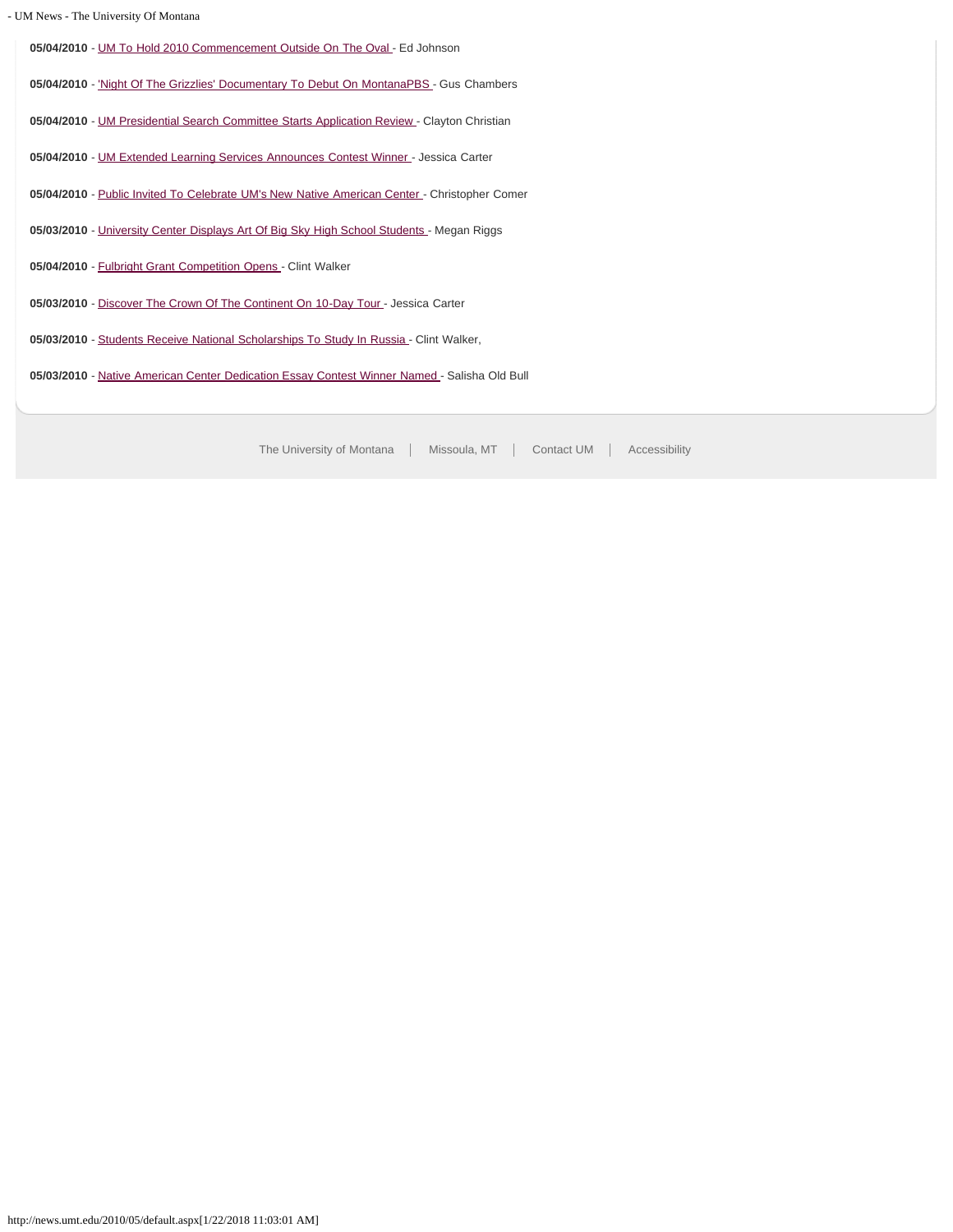<span id="page-3-0"></span>



May 27, 2010

#### **MISSOULA ―**

A report released last week by the Annie E. Casey Foundation shows Montana fourth-graders are ranked 17th in the nation in reading proficiency, based on findings released by the National Assessment of Educational Progress.

Sixty-five percent of students in Montana's public schools are unable to read at grade-level proficiency when entering fourth grade, a rate that is only slightly better than the national rate of 67 percent [\(http://nces.ed.gov/nationsreportcard](http://nces.ed.gov/nationsreportcard); <http://datacenter.kidscount.org/data/acrossstates/Rankings.aspx?ind=5116>).

The Annie E. Casey Foundation raises awareness of the critical importance of achieving grade-level reading proficiency for all children by the end of third grade through the release of its special report, "Early Warning! Why Reading by the End of Third Grade Matters" [\(www.aecf.org/readingmatters.aspx](http://news.umt.edu/2010/05/www.aecf.org/readingmatters.aspx)). The ability to read is central to a child's success in school, lifelong earning potential and ability to contribute to the nation's economy and security.

A broad coalition of organizations, including America's Promise Alliance, Mission: Readiness, and United Way Worldwide, support this call for renewed emphasis on reading success.

Although NAEP scores have shown incremental increases during the past 15 years for most students, disparities in reading achievement persist across economic, racial and ethnic groups. The shortfall in reading proficiency is especially pronounced among low-income children: More than four out of five children from low-income families fail to reach the "proficient" level in reading. The shortfall occurs similarly for low-income children attending schools in cities, suburbs, towns and rural areas, and is especially pronounced in high-poverty schools serving African American, Hispanic and American Indian students.

The primary predictor of future success is whether a person graduates from high school, and early reading skills are essential to achieving that milestone, said Alma Powell, of America's Promise Alliance.

"The National Research Council has shown that a child who is not at least a modestly skilled reader by the end of third grade is unlikely to graduate from high school," Powell said.

The current pool of high school graduates is neither large nor skilled enough to meet the country's national security needs, said retired Army Brig. Gen. Velma Richardson of Mission: Readiness.

"The Defense Department estimates 75 percent of Americans aged 17 to 24 are ineligible to join the U.S. military because they are poorly educated, involved in crime or physically unfit," Richardson said. "Even with a high school diploma, 30 percent of potential recruits fail the entrance exam due to inadequate math and reading skills. We must get today's kids on track to become tomorrow's leaders."

Presently, an estimated 80,000 young adults in Montana are ineligible to join the armed forces ([http://www.missionreadiness.org/press110509.html\)](http://www.missionreadiness.org/press110509.html).

Recognizing these and other challenges, "Early Warning! Why Reading by the End of Third Grade Matters" has identified four steps to close the gap and raise the bar:

- 1. Develop a coherent system of early care and education that aligns, integrates and coordinates what happens from birth through third grade so children are ready to take on the learning tasks associated with fourth grade and beyond.
- 2. Encourage and enable parents, families and caregivers to play their indispensable roles as co-producers of good outcomes for their children.
- 3. Prioritize, support and invest in results-driven initiatives to transform low-performing schools into high-quality teaching and learning environments in which all children, including those from low-income families and high-poverty neighborhoods, are present, engaged and educated to high standards.
- 4. Develop and use solutions to two of the most significant contributors to the under-achievement of children from low-income families: chronic absence from school and summer learning loss.

"Because shortfalls in grade-level reading are such strong predictors of future problems, philanthropy is putting a stake in the ground on ensuring that children are able to read at grade level by the end of third grade," said Michael L. Eskew, Casey board chair and former CEO of UPS. "The research is clear and compelling. And it affirms what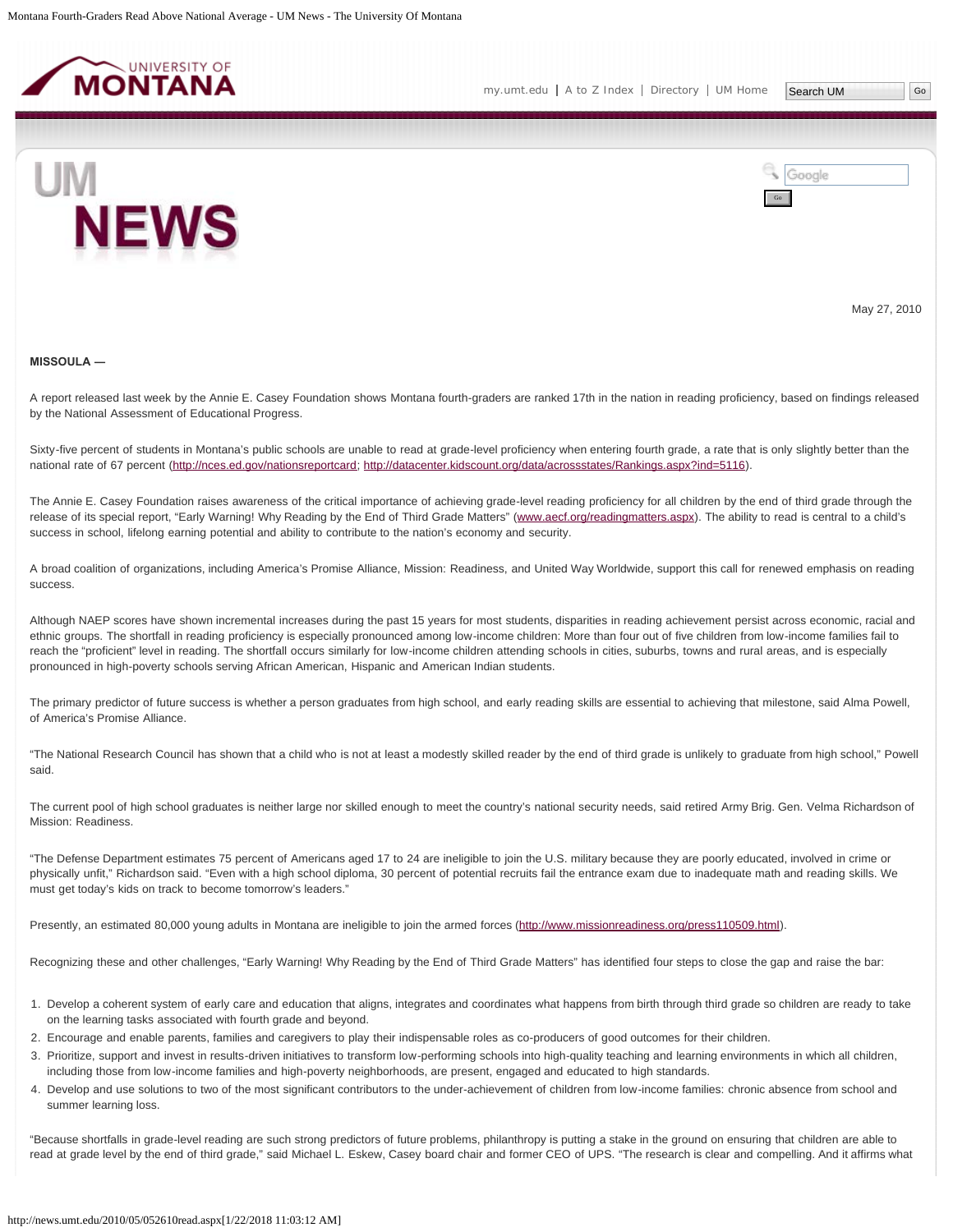Montana Fourth-Graders Read Above National Average - UM News - The University Of Montana

common sense tells us. In a knowledge-dependent world and global economy, no city, no region, no nation — including our own — can compete successfully without attending to the basics. And that starts with reading."

The Casey Foundation is a private charitable organization that fosters public policies, human-service reforms and community support to more effectively meet the needs of today's vulnerable children and families. For more information, visit [http://www.aecf.org](http://www.aecf.org/).

The Montana Kids Count program is funded through the Annie E. Casey Foundation and is part of a national network of Kids Count organizations. Housed in The University of Montana's Bureau of Business and Economic Research, Montana Kids Count is a statewide effort to identify the status and well-being of Montana children by collecting data about them and publishing an annual data book. For more information, visit [http://www.montanakidscount.org.](http://www.montanakidscount.org/)

###

JE

Local, dailies

052610read

**Contact:** Julie Ehlers, UM Bureau of Business and Economic Research, 406-243-5113, [julie.ehlers@umontana.edu.](mailto:julie.ehlers@umontana.edu)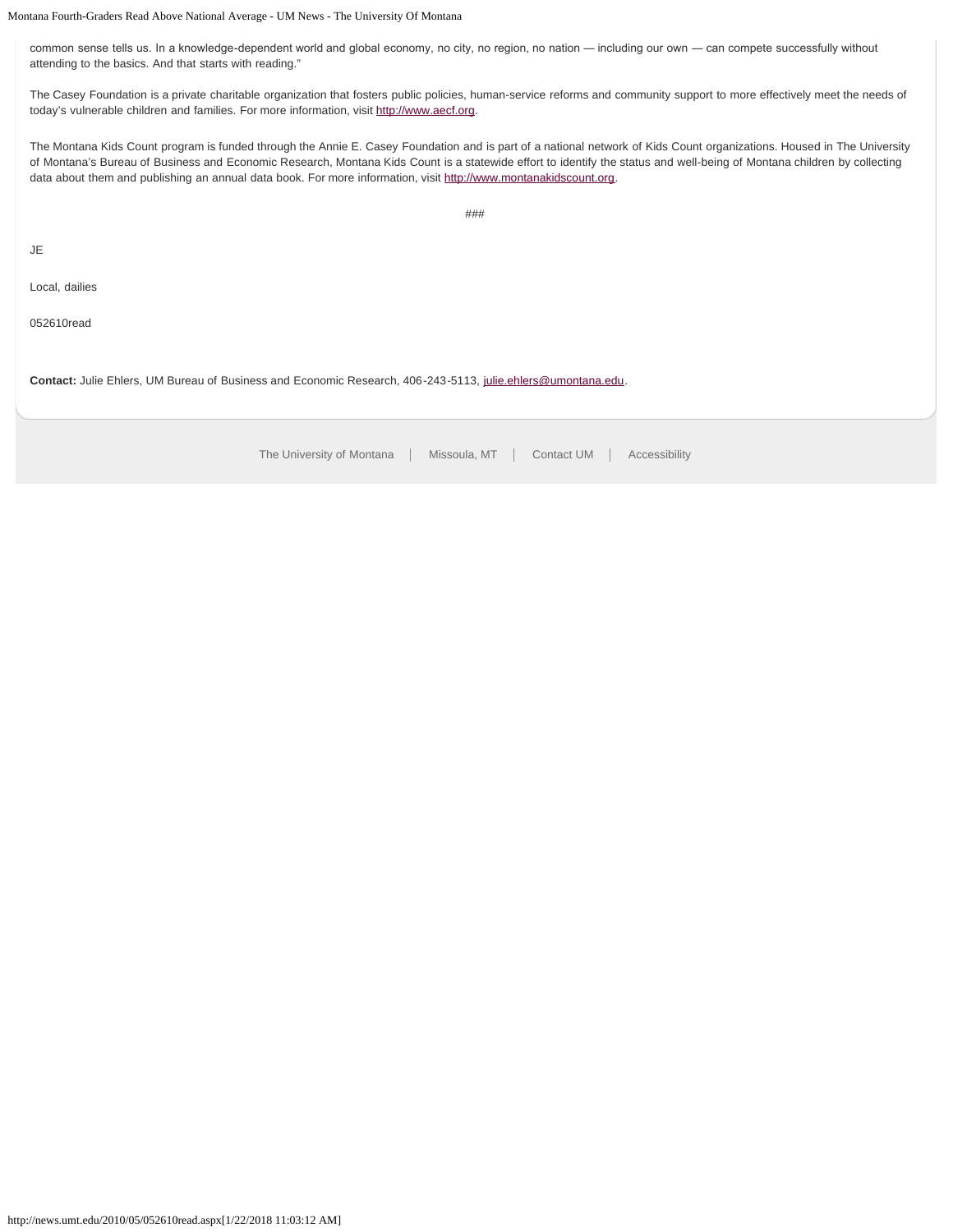<span id="page-5-0"></span>



May 27, 2010

# **MISSOULA –**

Explore planets, nebulae and distant galaxies during free public observing nights this summer at the Blue Mountain Observatory. The events are family-friendly, and children are welcome.

The observatory, located on top of Blue Mountain at an elevation of 6,300 feet, is operated by The University of Montana.

Astronomers will be on hand at all events to talk about constellations, how the night sky figures into different cultures and how to find interesting celestial objects with the naked eye or a pair of binoculars.

Observing begins about an hour after sunset, and organizers recommend bringing warm clothes for cool evenings and a flashlight for the walk from the observatory to the parking lot.

Viewing nights will be canceled only if the sky is cloudy or thunderstorms threaten. Before heading up to the observatory, call 406-243-5179 for weather and cancellation updates.

Following is the schedule for public observing nights with approximate starting times:

- June 4, 10:30 p.m.
- June 11, 10:30 p.m.
- July 9, 10:30 p.m.
- Aug. 6, 10 p.m.
- Sept. 10, 9 p.m.
- Sept. 17, 8 p.m. (During this event, the moon will be bright and will be one of the main targets for viewing. Dimmer objects will not be visible.)

More information, directions and a map to the observatory are available online at<http://www.physics.umt.edu/bluemountain>.

###

# BD

Local, specialized western

052610blue

**Contact:** Jaylene Naylor, UM Department of Physics and Astronomy, 406-243-5179, [jaylene.naylor@umontana.edu](mailto:jaylene.naylor@umontana.edu).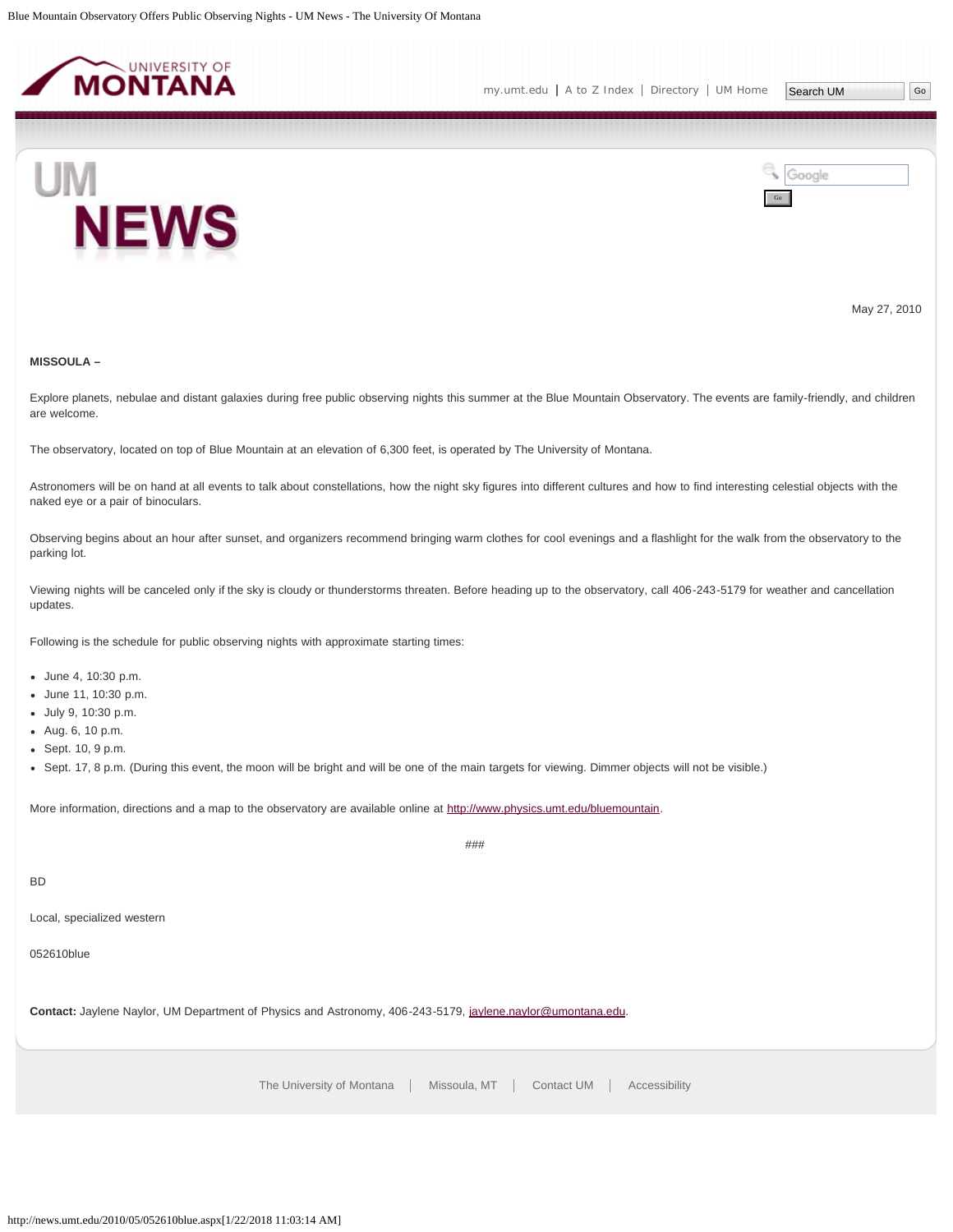<span id="page-6-0"></span>



May 25, 2010

#### **MISSOULA –**

The University of Montana Sustainable Campus Committee presented awards to Jack Mondloch, Nicky Phear, Zack Porter and Robert Duringer to recognize them for their work to help make UM a sustainable campus.

The four received the Greening UM awards at a ceremony and ice cream social held Monday, May 24.

Mondloch, a Facilities Services custodial services supervisor who was active in creating the University's first green cleaning policy, received the Staff Greening UM Award. He and his co-workers have completed research that is integral to institutionalizing green cleaning products that work. Mondloch also has been a valuable resource for UM environmental studies student projects.

Phear, an adjunct instructor in the College of Forestry and Conservation, received the Faculty Greening UM Award. She was instrumental in the establishment of the minor in climate change studies at UM. As coordinator of the University's Wilderness and Civilization Program, she has introduced hundreds of students to the most prominent conservation issues facing western Montana and facilitated connections between students and conservation leaders to establish internship programs that led to future employment. Phear also serves as faculty adviser to the UM student group Climate Action Now.

Porter, who majored in geography at UM, is co-president of Climate Action Now. He received the Student Greening UM Award. He has made significant contributions to campus sustainability through his coordination of sustainable residence hall committees and his work with the University's Revolving Energy Loan Fund. Through his efforts on and off campus, Porter motivates others to become involved in environmental initiatives.

Duringer, UM's vice president for administration and finance, received the Administrator Greening UM Award, in part for his support of the work of Climate Action Now, the Associated Students of UM Sustainability Center and the University's Office of Sustainability. Duringer also participated in the development of the University's recently completed Climate Action Plan that details the goal of carbon neutrality for UM by 2020. He has been instrumental in the creation of a sustainability marketing campaign to influence behavior on campus and is an advocate of the creation of a small-scale biomass facility at UM to provide renewable power generation.

The University's Climate Action Plan and information about campus sustainability programs are available on the Greening UM website at [http://www.umt.edu/greeningum.](http://www.umt.edu/greeningum)

###

BD

Local, specialized western

052510gren

**Contact:** Cherie Peacock, UM sustainability coordinator, 406-243-6001, [cherie.peacock@umontana.edu.](mailto:cherie.peacock@umontana.edu)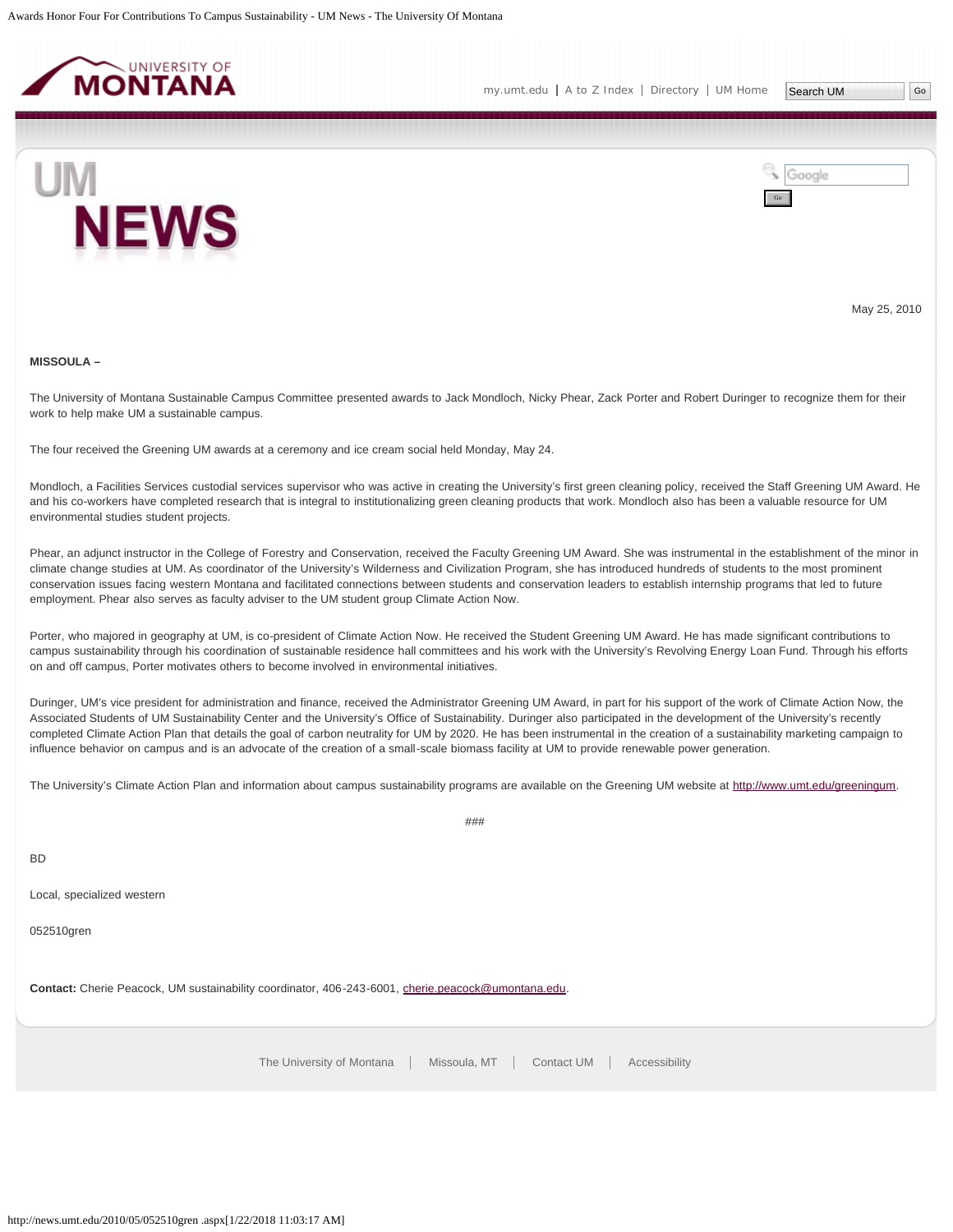<span id="page-7-0"></span>



May 24, 2010

# **MISSOULA –**

The University of Montana will celebrate the completion of a robust research network across northern states between Seattle and Chicago on Thursday, June 3. The Northern Tier Network Consortium "Golden Spike Event" will begin with a reception at 8:30 a.m. in Law Building Room 201. Presentations will take place from 9:30 a.m. to noon. The event is free and open to the public.

The Northern Tier Network connects Montana and other northern states to a national high-speed network, providing affordable 10-gigabit-per-second network connections -a 10,000-fold bandwidth increase over a typical broadband connection -- for research, education, public health care and government uses. Completion of the 700-mile route across Montana was the final step of the six-year network project.

The "Golden Spike Event" will include speakers and presenters from Health Information Exchange of Montana, the U.S. Forest Service, Indiana University Global Research Network Operations Center, the Great Plains Network, Internet2, the University of Utah and others.

###

A variety of video conferencing systems will be demonstrated during the event. Demonstrations also will be open to the public from 9 a.m. to noon and 1 to 4:30 p.m. Wednesday, June 2, in Law Building Room 201.

The Northern Tier Network Consortium comprises research universities from 13 states. More information about the consortium is available at [http://www.ntnc.org](http://www.ntnc.org/).

GP/js

Local

052410netw

**Contact:** Ray Ford, chief information officer, UM Information Technology, 406-243-5350, [ray.ford@umontana.edu](mailto:ray.ford@umontana.edu); Gordy Pace, director of IT Communications, UM Information Technology, 406-243-2371, [gordy.pace@umontana.edu.](mailto:gordy.pace@umontana.edu)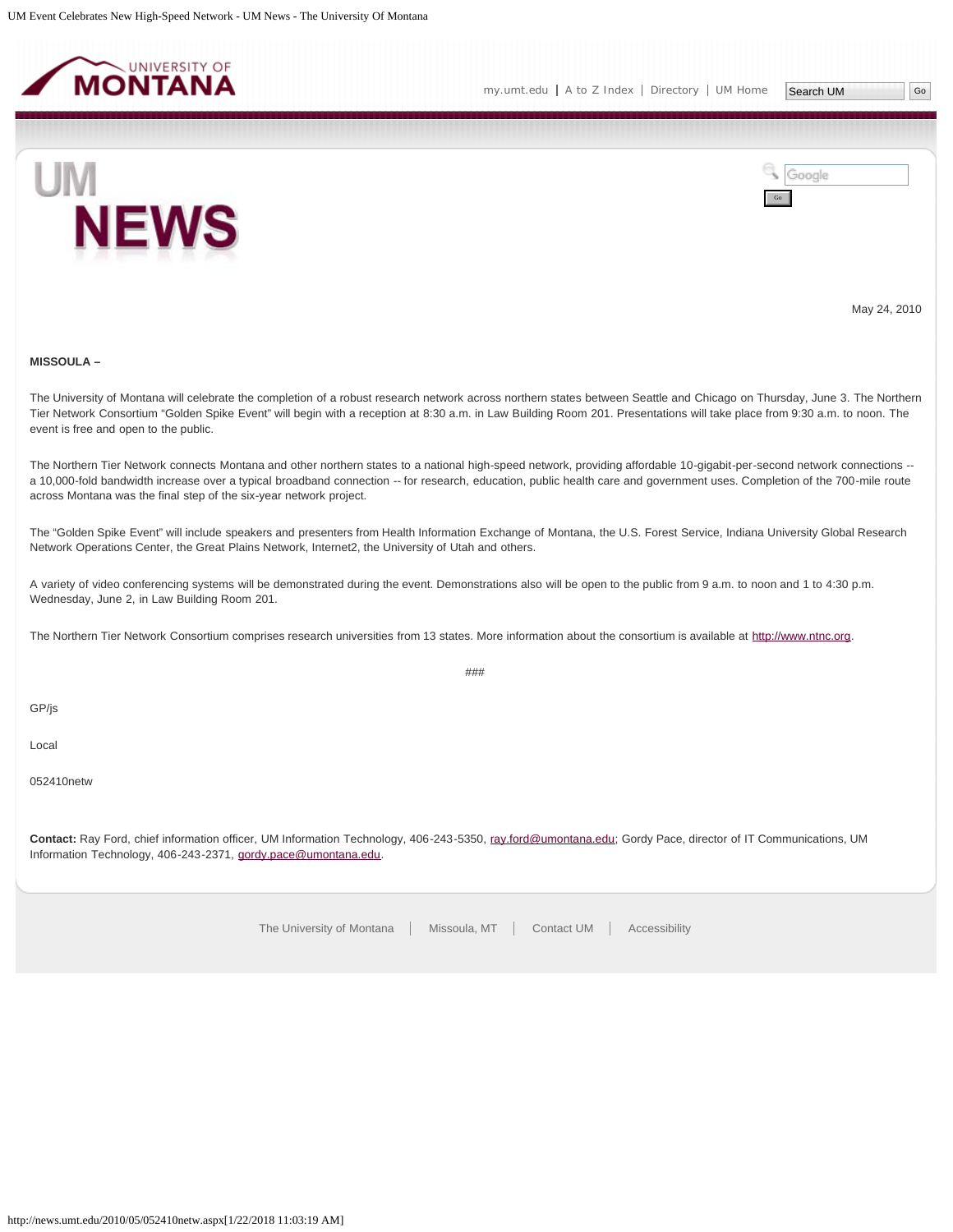<span id="page-8-0"></span>



May 20, 2010

#### **MISSOULA –**

The Montana Museum of Art & Culture at The University of Montana will present an exhibition June 11 through Aug. 7 to celebrate the centennial of Glacier National Park.

The "Glacier National Park Centennial Exhibition" examines the strong aesthetic legacy surrounding the park through traditions held by American Indians and the contributions of the Great Northern Railway, which was pivotal in the development of Glacier's artistic history through a rich graphic tradition in publications, countless photographs and the fostering of artistic exchanges.

An opening reception will be held from 5 to 7 p.m. Friday, June 11, at the museum's Meloy and Paxson galleries, located in UM's Performing Arts and Radio/Television Center. It is free and open to the public.

Glacier National Park is associated with the significant oral traditions and cultural practices of the Amskapi Pikuni (Blackfeet), Sqeilo (Salish) and K'tanaxa (Kootenai) peoples. The tribes have used the lands for traditional purposes for generations and continue to value the area as essential to the continuity of their cultural identity.

The exhibition features a rare Blackfeet war record that originally adorned Many Glacier Hotel. It is on loan from the collection of the Burlington Northern Santa Fe Railway in Fort Worth, Texas – the successor to the Great Northern Railway.

Works of notable artists such as John Fery, Julius Seyler and Winold Reiss, who introduced European modernism to the West, also are on view in the exhibition. The Winold Reiss Art School, held summers at Glacier during the 1930s, taught a number of notable students, including Elizabeth Davey Lochrie, who is represented in the exhibition.

The "Glacier National Park Exhibition" also includes a portfolio of Blackfeet Indian tipi designs by John C. Ewer and Jessie Wilber; photographic portraits by Tomer J. Hileman, who served as official park photographer from 1924 to 1940; and selected works by Edward S. Curtis, who documented American Indian tribes just before the creation of the park. Works by Roland Reed, Arthur Dailey, Fred Kiser and others also are featured.

The story of Glacier National Park begins millions of years ago when ice carved, sculpted and shaped the landscape. It was designated the nation's 10th national park May 11, 1910, and, at more than 1.2 million acres, is the third-largest national park in the lower 48 states. The park was home to 150 glaciers, but today there are 26 remaining. In 1932, Glacier joined Waterton Lakes National Park in Alberta, Canada, to form the world's first International Peace Park.

MMAC will host two free lectures in conjunction with the exhibition:

- **7 p.m. Thursday, June 24:** "Julius Seyler: An Impressionist Painter in Glacier National Park," presented by UM history Professor William Farr, author of a book by the same title published last year by the University of Oklahoma Press. Masquer Theatre, PAR/TV Center.
- **7 p.m. Wednesday, July 21:** "Artists of Glacier Park," presented by UM art Professor Rafael Chacón, who will draw from "Inventory and Background Report on the Paintings in the Historic Lodges of Glacier National Park," a survey he prepared in 2006 for the federal government. Meloy Gallery, PAR/TV Center.

MMAC summer hours are 11 a.m. to 3 p.m. Wednesday through Saturday. A \$5 donation is suggested, and free parking is available near the northeast corner of the PAR/TV Center.

For more information, call 406-243-2019 or visit the museum's website at [http://www.umt.edu/montanamuseum.](http://www.umt.edu/montanamuseum)

###

**NOTE TO MEDIA:** Digital images of selected artworks included in the exhibition are available by request. Call Becky Garner, MMAC coordinator of programs and publications, at 406-243-2019 or e-mail [rebecca.garner@mso.umt.edu](mailto:rebecca.garner@mso.umt.edu).

**BD**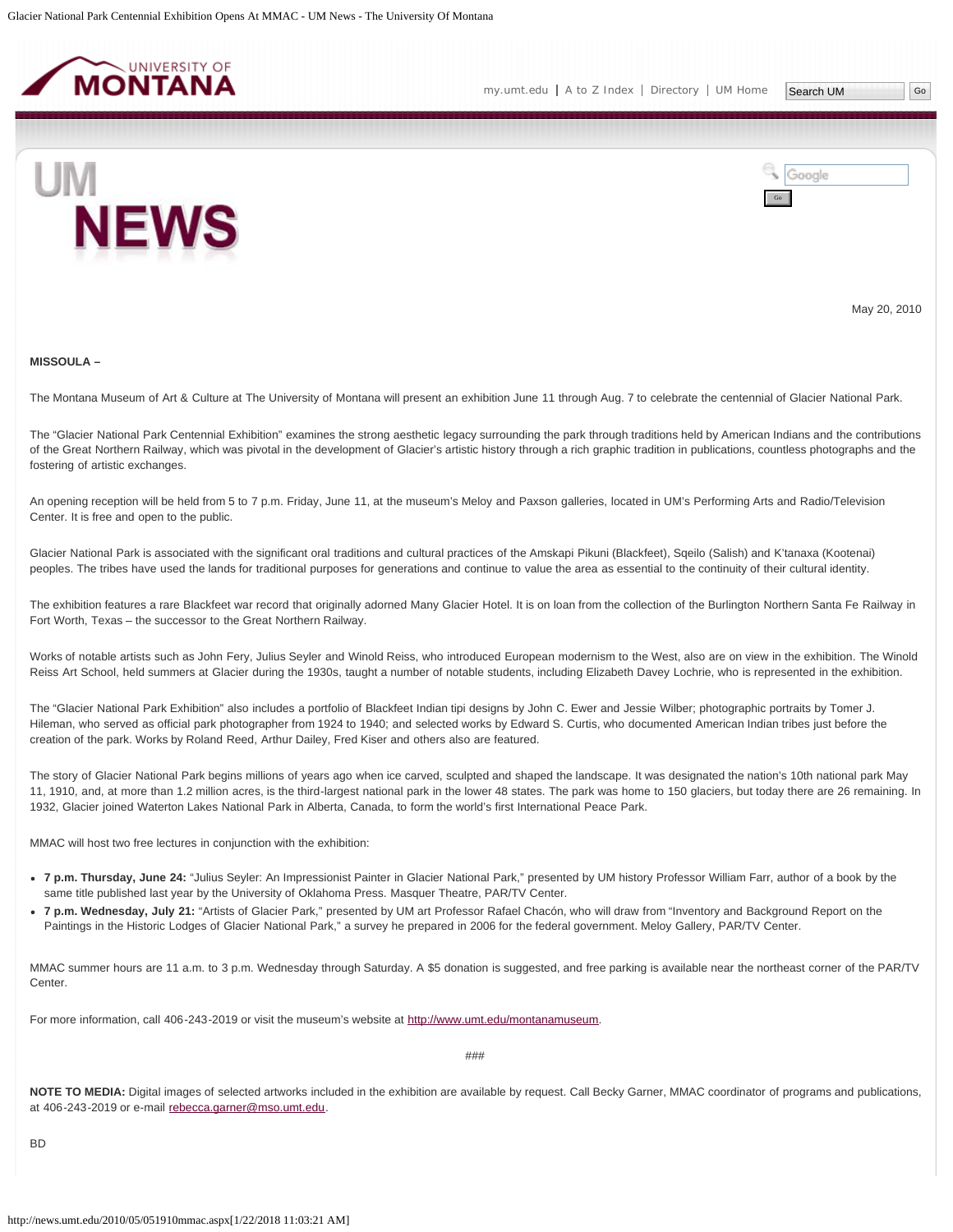Glacier National Park Centennial Exhibition Opens At MMAC - UM News - The University Of Montana

Local, state

051910mmac

**Contact:** Brandon Reintjes, curator of art, Montana Museum of Art and Culture, 406-243-2019, [brandon.reintjes@mso.umt.edu.](mailto:brandon.reintjes@mso.umt.edu)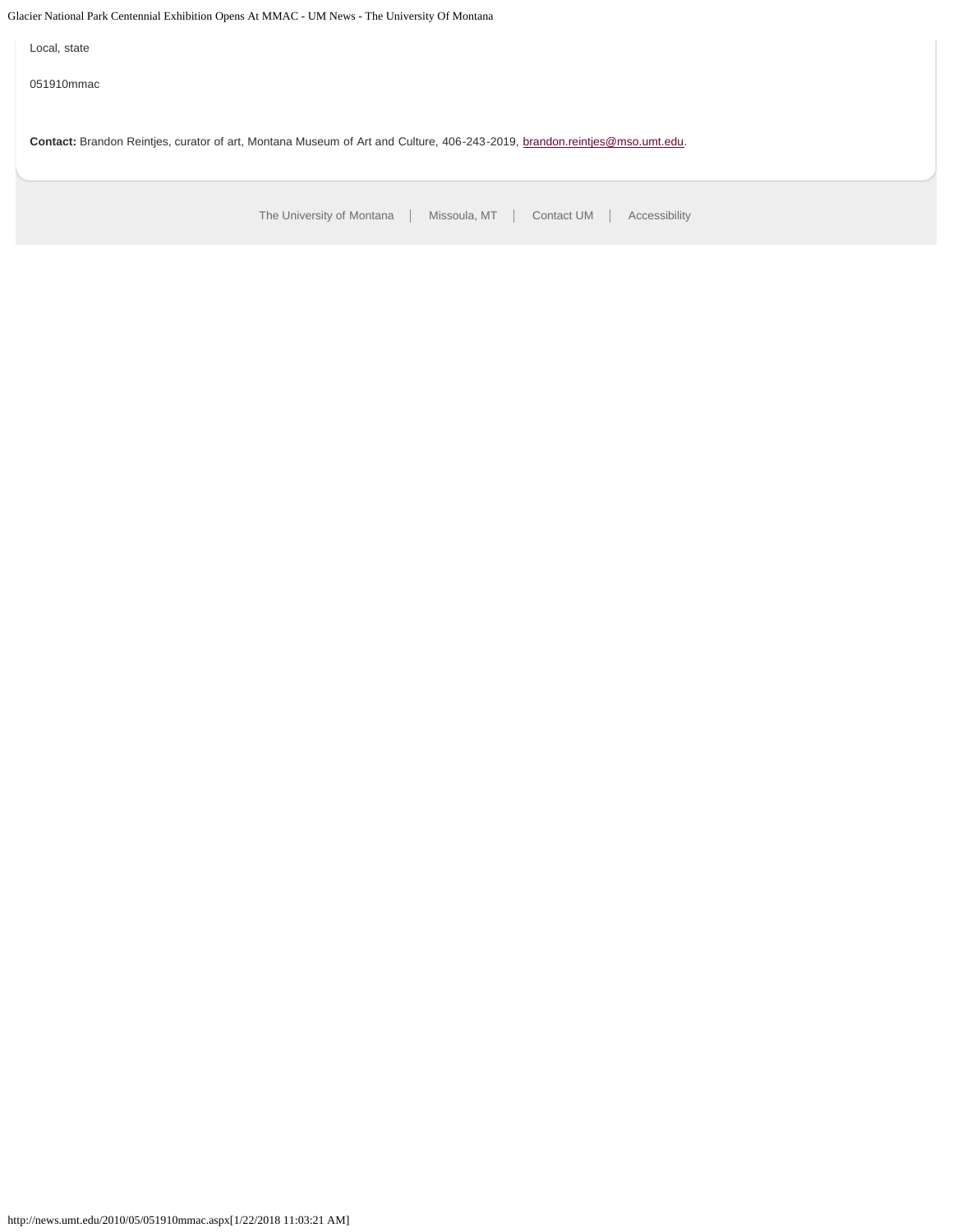<span id="page-10-0"></span>



May 20, 2010

# **MISSOULA –**

The University of Montana College of Arts and Sciences has recognized two faculty members for their teaching excellence and exceptional work with UM students.

Geography Assistant Professor Anna Klene and biology Assistant Professor Winsor Lowe each received a Helen and Winston Cox Educational Excellence Award at 2010 graduation ceremonies for their individual departments.

The awards, given annually since 1996, go to nontenured faculty members and are based on superior contributions to the education of UM students.

Klene participates in faculty development workshops and uses a rich body of field-based data and observations in instruction. Students describe her as a great mentor who is available to them through expanded opportunities for study sessions, field research and special projects. Colleagues say Klene makes an impressive effort to stay informed and transmit new knowledge and information to students.

Lowe has engaged in many activities to develop as a teacher, seeking out mentors and taking time to reflect on lectures to determine what works and what does not. Students describe him as accessible, rigorous, encouraging and respectful. Colleagues say Lowe understands the appropriate balance between rigor and setting the bar high and is supportive of students, helping them see that they can master tough and demanding material.

In addition to cash awards, Klene and Lowe will receive stipends to purchase scholarly materials of their choice for UM's Maureen and Mike Mansfield Library.

###

BD

Local, specialized western

051910awrd

**Contact:** Carol Brewer, associate dean, UM College of Arts and Sciences, 406-243-2632, [brewerc@mso.umt.edu.](mailto:brewerc@mso.umt.edu)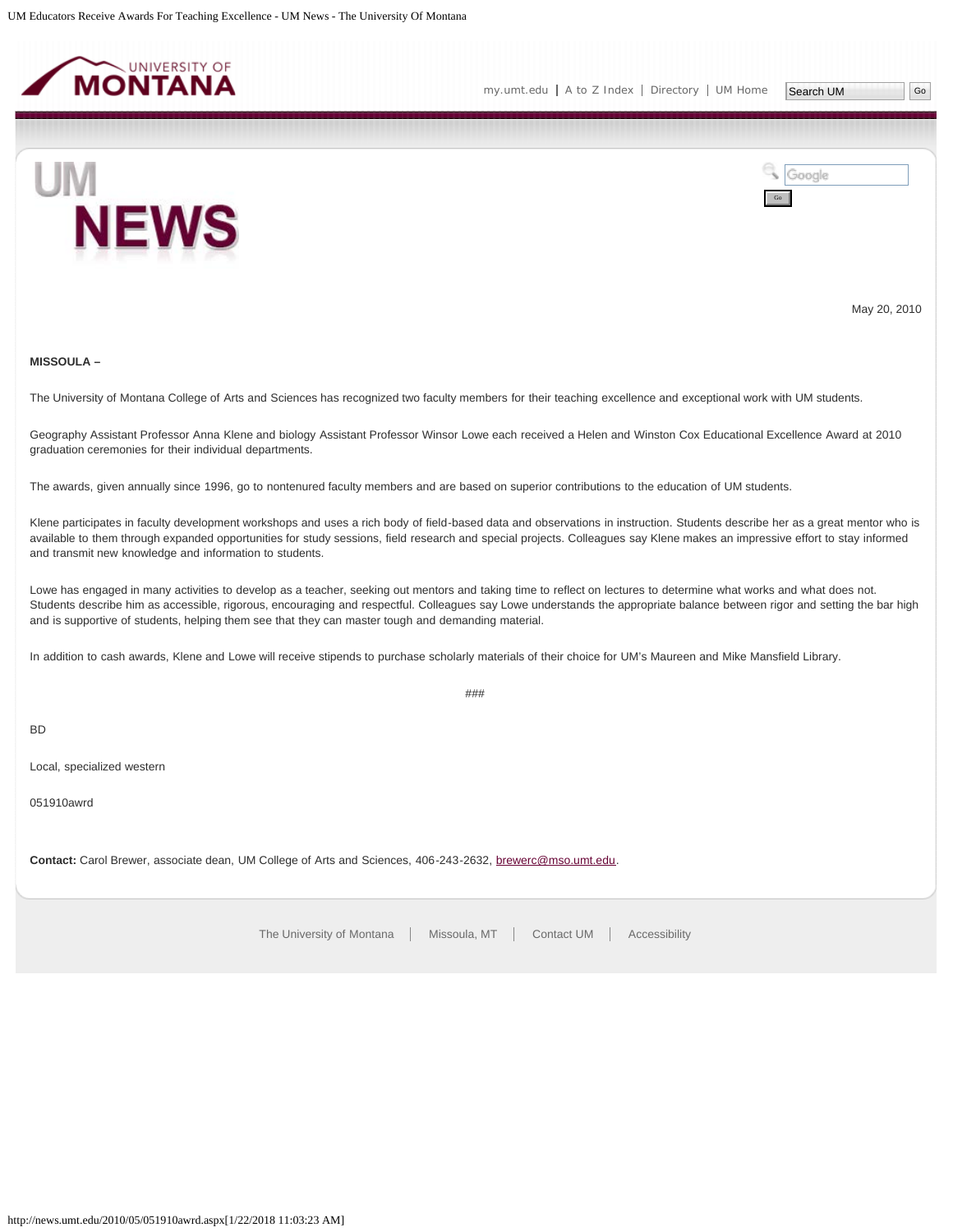<span id="page-11-0"></span>



May 20, 2010

### **HAMILTON ―**

The steering committee for the Bitterroot College Program of The University of Montana will hold a meeting at 3 p.m. Tuesday, May 25, in the Ravalli County Commissioners Meeting Room, located at 215 S. Fourth St. in Hamilton. The BCP Steering Committee is a public board and welcomes community members to observe and participate at its meetings.

Agenda topics will include operations, educational planning, organizational planning and fiscal issues. The meeting agenda will be available Friday, May 21, on the BCP website at<http://www.umt.edu/bcp>(click "BCP Steering Committee" and scroll down to "Meeting Information"), by calling BCP Interim Director Victoria Clark at 406-375-0100 or e-mailing [victoria.clark@umontana.edu.](mailto:victoria.clark@umontana.edu)

The BCP Steering Committee is a collaborative group composed of local Ravalli County stakeholders, UM officials and state higher education representatives. The committee is charged with planning an entity to provide responsive and sustainable adult and higher education opportunities in Ravalli County. BCP currently offers 13 UM College of Technology courses in the Hamilton area.

###

VC/als

051910bttr

Local, specialized western

Contact: Victoria Clark, interim director, Bitterroot College Program of UM, 406-375-0100, [victoria.clark@umontana.edu](mailto:victoria.clark@umontana.edu).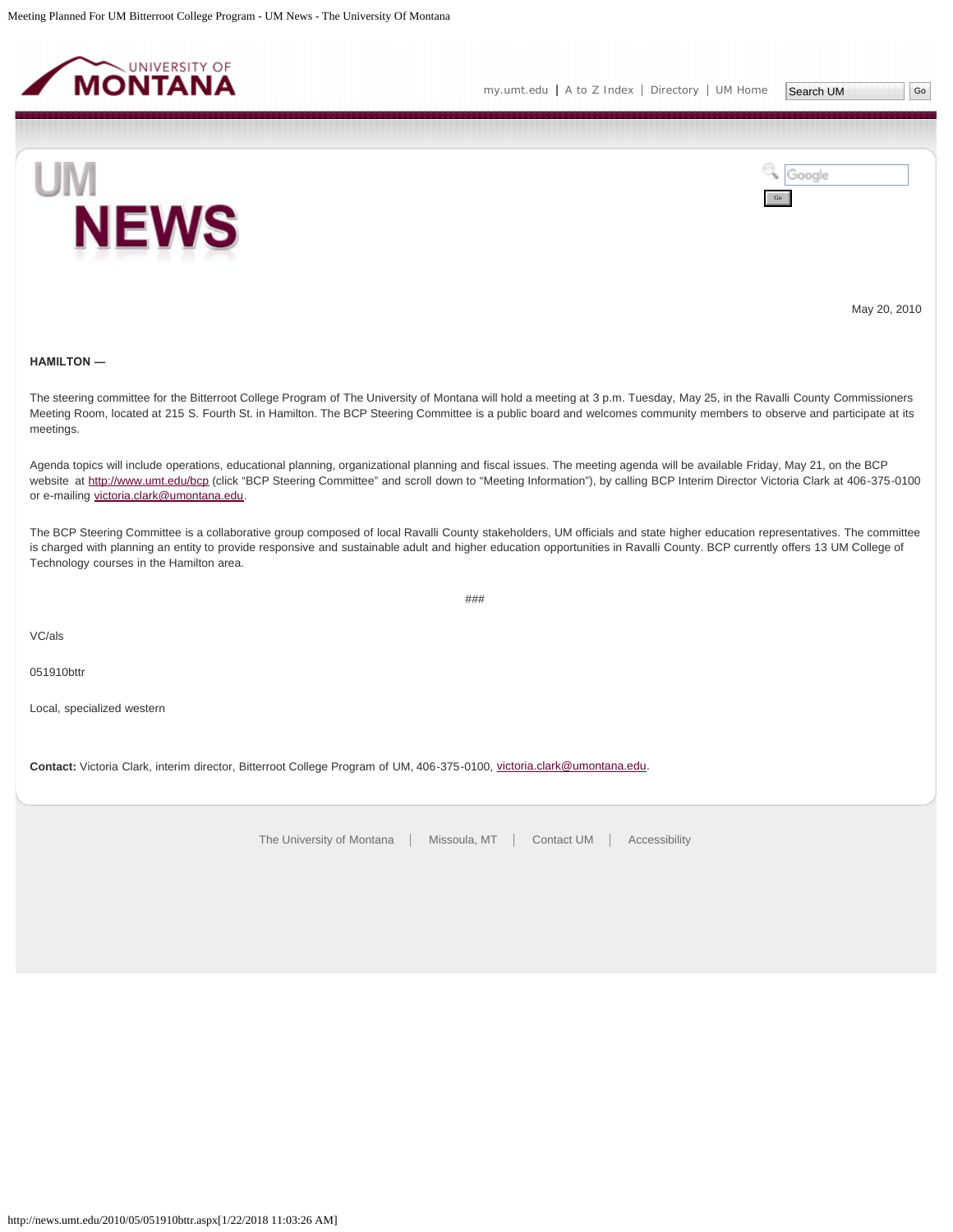<span id="page-12-0"></span>



May 20, 2010

#### **MISSOULA –**

Alumni and friends are ensuring future generations will remember the way President George Dennison and his wife, Jane, shaped The University of Montana. Trustees of The University of Montana Foundation, University alumni and community members have contributed more than \$850,000 toward an endowment to honor the Dennisons.

President Dennison plans to retire Aug. 15 after 20 years of leading his alma mater. The George M. and Jane I. Dennison Doctoral Fellows in History Endowment will support fellowships in the UM Department of History, where he earned bachelor's and master's degrees.

The initial fundraising goal for the endowment is \$1 million, with a long-term goal of a \$3 million endowment that funds four \$30,000 fellowships. The first \$850,000 in gifts came from alumni and friends with personal connections to the Dennisons.

Jan and Jerry Norskog of Bigfork gave \$100,000. Norskog earned a bachelor's degree in liberal arts from UM in 1973. Currently leading efforts to reduce mortality in cancer with Genyous Biomed, Norskog remains involved as a trustee of the UM Foundation and the Maureen and Mike Mansfield Foundation.

"Jan and I wanted to join other donors to recognize and honor George and Jane Dennison for their leadership role in the historical transformation of The University of Montana into a university for the 21st century," Norskog said.

The UM Foundation sent a letter to all University employees last week inviting them to contribute to the endowment. In early June, the foundation will mail a letter about the endowment to all alumni who graduated during the years President Dennison served, as well as community members and friends of the University.

Dennison is the longest-serving president in UM history. Dennison's achievements as president include overseeing a nearly 50 percent increase in enrollment, a 138 percent increase in American Indian student enrollment, and the construction and improvement of numerous buildings. During his presidency, grant research funding increased from \$7 million to \$71 million. The partnerships Dennison built with alumni and friends led to \$500 million in private gifts to the UM Foundation. The Montana Grizzlies football team never had a losing season during Dennison's 20-year tenure.

Montana Commissioner of Higher Education Sheila Stearns said, "The legacy of President Dennison will stand in Montana history as a remarkable leader who always addressed the big picture of UM's role in Montana, but balanced that with emphasis on success for individual students."

Contributions to the Dennison Doctoral Fellows in History Endowment may be made online at [http://www.supportum.org](http://www.supportum.org/) or mailed to the UM Foundation, P.O. Box 7159, Missoula, MT 59807. Names of donors who contribute to the Dennison Endowment by July 15 will be included in a commemorative book that will be presented to President and Mrs. Dennison upon his retirement.

###

For more information, visit [http://www.supportum.org](http://www.supportum.org/) or call Ric Thomas, UM Foundation vice president for development, at 406-243-5615 or e-mail [ric.thomas@mso.umt.edu](mailto:ric.thomas@mso.umt.ed).

BH/ps

Local, state dailies, specialized western

051910denn

**Contact:** Beth Hammock, vice president for strategic communications and marketing, UM Foundation, 406-243-4609, [beth.hammock@mso.umt.edu](mailto:beth.hammock@mso.umt.edu).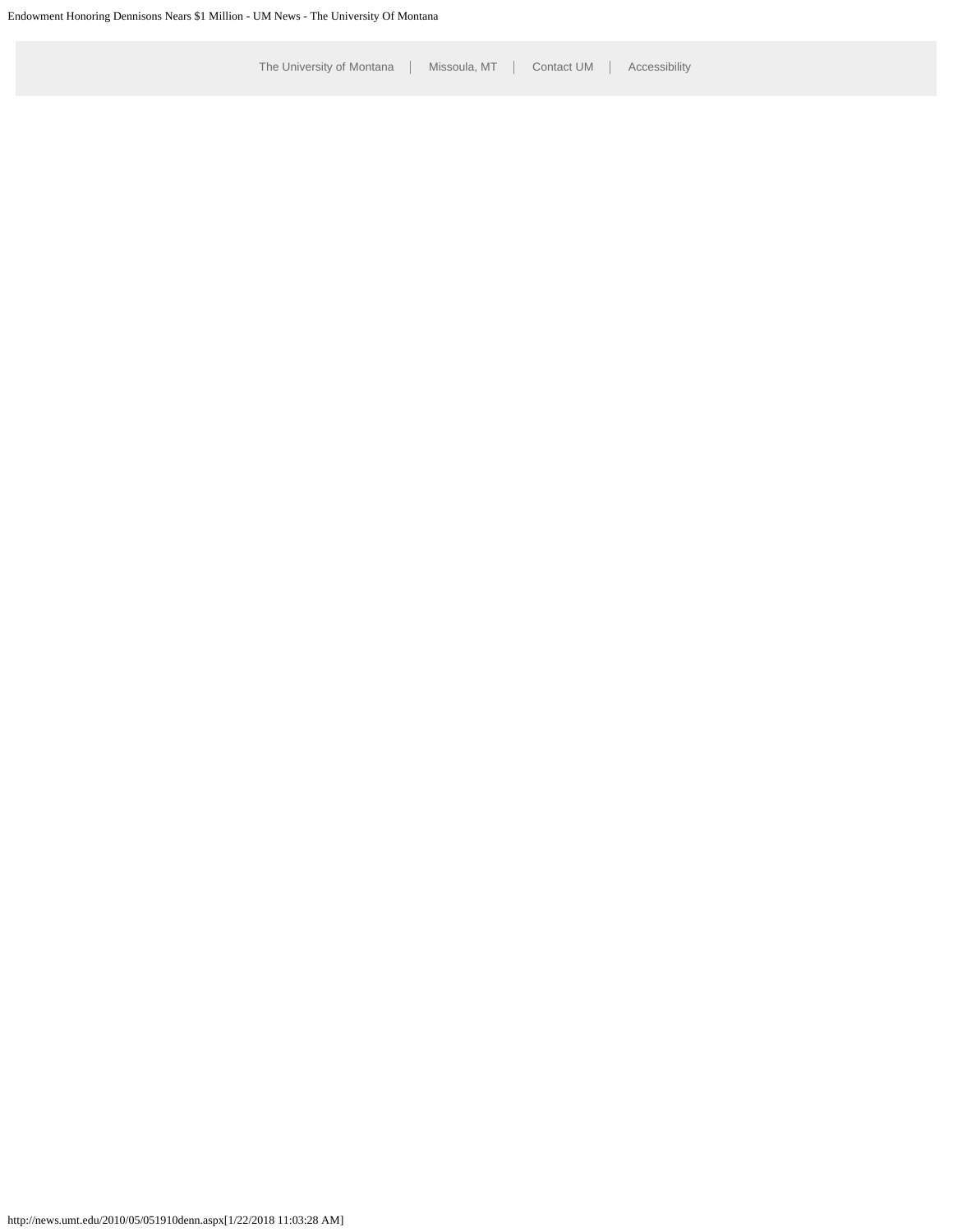<span id="page-14-0"></span>



May 18, 2010

#### **MISSOULA –**

The University of Montana College of Technology will offer two courses this summer in Stevensville for those who would like to become a Certified Nursing Assistant.

The training, which will take place during June and August at the Bitterroot Valley Living Center, prepares students for careers in health care under the supervision of a licensed nurse. The center is located at 63 Main St. in Stevensville.

Curriculum includes first aid and CPR training in providing or assisting in client care, use of equipment, documenting and reporting. Theory and clinical study will provide necessary information and skills needed in long-term, home-care and acute-care settings. Students also will prepare for and complete the Montana Department of Health State Competency CNA Evaluation Examination.

The first course begins Tuesday, June 1, from 8:30 a.m. to 4 p.m. Students are asked to bring a sack lunch that day. Classes will continue from 8 a.m. to 2 p.m. weekdays through June 18, with Saturday classes from 6 a.m. to noon June 5, 12 and 19.

The second course begins Monday, Aug. 2, from 8:30 a.m. to 4 p.m. Students are asked to bring a sack lunch that day. Classes will continue from 8 a.m. to 2 p.m. weekdays through Aug. 20, with Saturday classes from 6 a.m. to noon Aug. 7 and 14.

The course costs \$800, which includes the textbook, CPR/first aid fee, supplies and the state examination fee. No previous academic experience is required. Complete details about course requirements and additional costs are online at <http://www.cte.umt.edu/Outreach> under "Relevant Links."

Training costs will be reimbursed for those who successfully complete the training and the state competency evaluation examination and are hired by a Medicare/Medicaidapproved facility within one year.

###

Space is limited. To register, call Mary Opitz of the COT Outreach Program at 406-243-7812 or e-mail [mary.opitz@umontana.edu.](mailto:mary.opitz@umontana.edu)

BD

Local, state

051810cert

**Contact:** Mary Opitz, administrative associate, UM College of Technology, 406-243-7812, [mary.opitz@mso.umt.edu](mailto:mary.opitz@mso.umt.edu).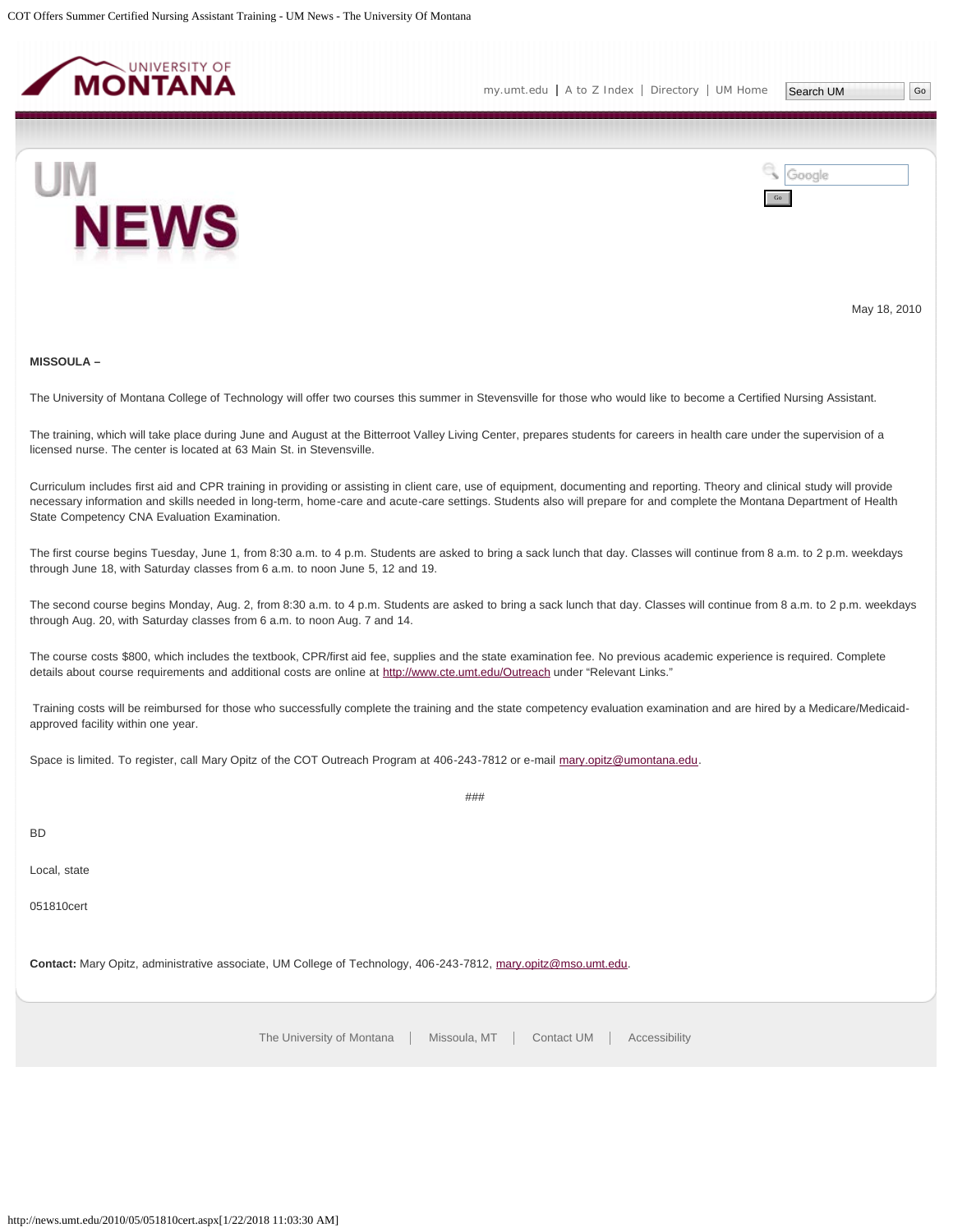<span id="page-15-0"></span>



May 14, 2010

#### **MISSOULA –**

The University of Montana College of Technology will offer a six-week training session during June and July for professionals interested in managing and/or supporting Microsoft Windows Server 2008.

The course is the second in a series of three providing the foundation for the Microsoft Certified Technology Specialist credential. The remaining two courses will be held during fall and spring semesters.

Classes for this session will be held from 3 to 6 p.m. Tuesdays and Thursdays, June 15-July 22, in Room AD 17 of the COT Administration Building, located at 909 South Ave. W. in Missoula. The course will include an online component in addition to attending classes.

The session costs \$800. It will cover the fundamental skills and knowledge necessary to implement and manage a Microsoft Windows Server 2008 infrastructure, including Domain Naming Services, Dynamic Host Configuration Protocol, secure data transmission and remote access. Lectures, discussions, case scenarios, demonstrations and classroom labs will reinforce concepts.

Using an Internet-based virtual Windows Server 2008 environment, students will learn how to configure and manage the DHCP and DNS server roles, provide communication security, authenticate data integrity using IPSec, manage security updates and maintain network health, and manage networked print and file services.

###

Within a year, students can complete all three courses required for the Microsoft Certified Technology Specialist credential, the cornerstone of Server 2008 certification. Prospective students should have a working familiarity with Microsoft Windows servers.

For more information or to register, call Mary Opitz of the COT Outreach Program at 406-243-7812 or e-mail [mary.opitz@umontana.edu](mailto:mary.opitz@umontana.edu).

MO/bd

Local, state

051410wdow

**Contact:** Mary Opitz, program assistant, COT Outreach Program, 406-243-7812, [mary.opitz@umontana.edu](mailto:mary.opitz@umontana.edu).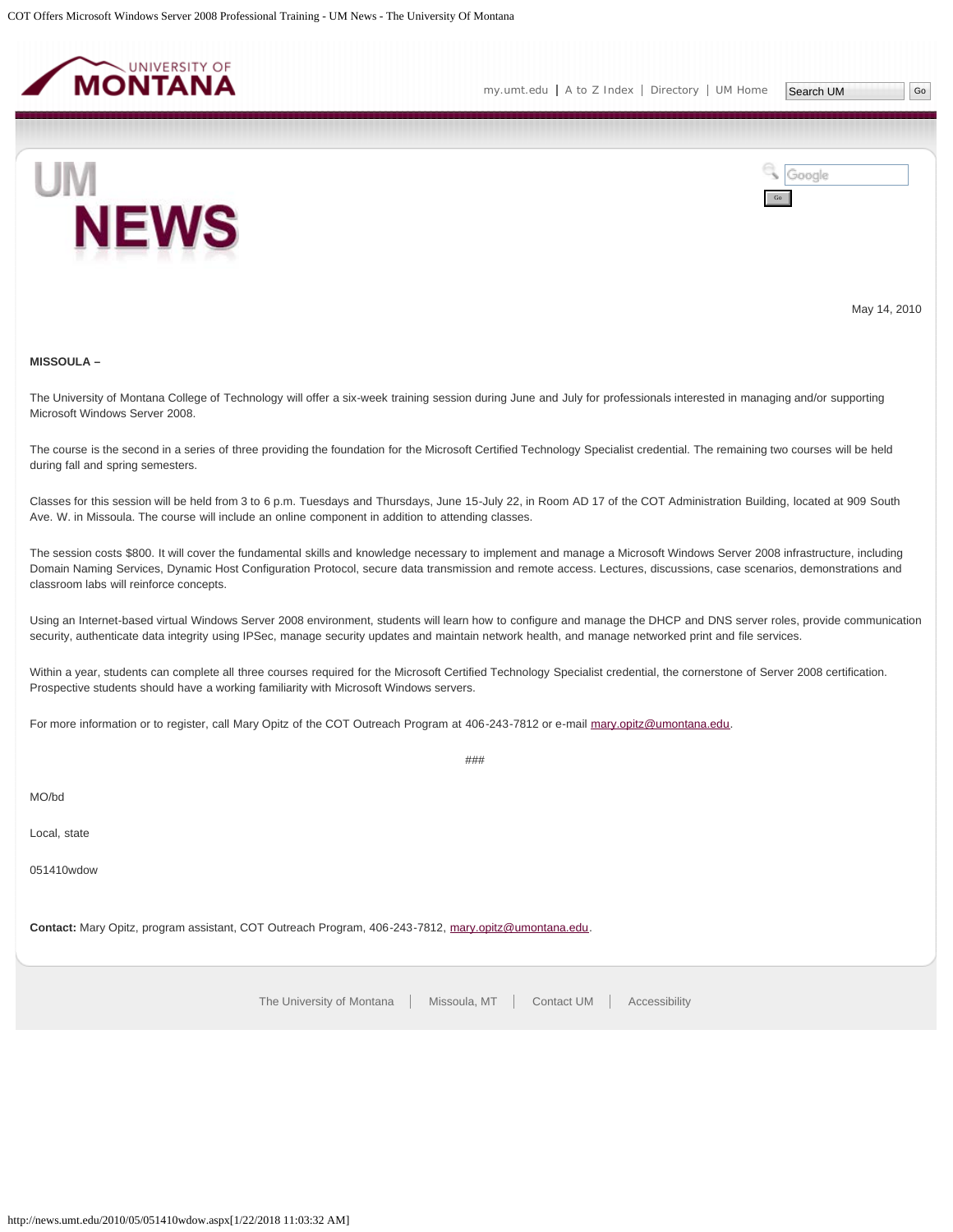<span id="page-16-0"></span>



May 14, 2010

### **MISSOULA –**

"Cannabusiness," a University of Montana student documentary film that focuses on the personal and professional issues surrounding medical marijuana in Big Sky Country, will premiere on MontanaPBS at 8 p.m. Tuesday, May 25.

Sixty-two percent of Montanans voted for the legalization of marijuana for medicinal purposes in 2004. Since then, the number of medical marijuana caregivers and patients in Montana has exploded. There currently are 12,081 patients and 2,797 caregivers in the state, according to the Montana Department of Health and Human Services.

The legalization of medical marijuana has created a lot of business in Montana, and a lot of problems. As traveling clinics make medical marijuana cards more readily available to walk-in patients, authorities struggle to regulate the use and distribution of the legalized drug. Some cardholders see medical marijuana as a cure to their disease and a more satisfying alternative to heavy prescription narcotics. Others see medical marijuana as Montana's No. 1 cash crop – a cannabusiness.

Nineteen students from the radio-television department in the UM School of Journalism interviewed doctors, legislators, police officers, caregivers, patients and community members about the impact of medical marijuana on their lives. The interviews reveal how Montana residents are struggling to find a balance among the business, health and legal issues involved with medical marijuana in their communities.

###

GV/bd

Local, state

051710marj

**Contact:** Denise Dowling, UM Department of Radio-Television associate professor, 406-243-4143, [denise.dowling@mso.umt.edu](mailto:denise.dowling@mso.umt.edu).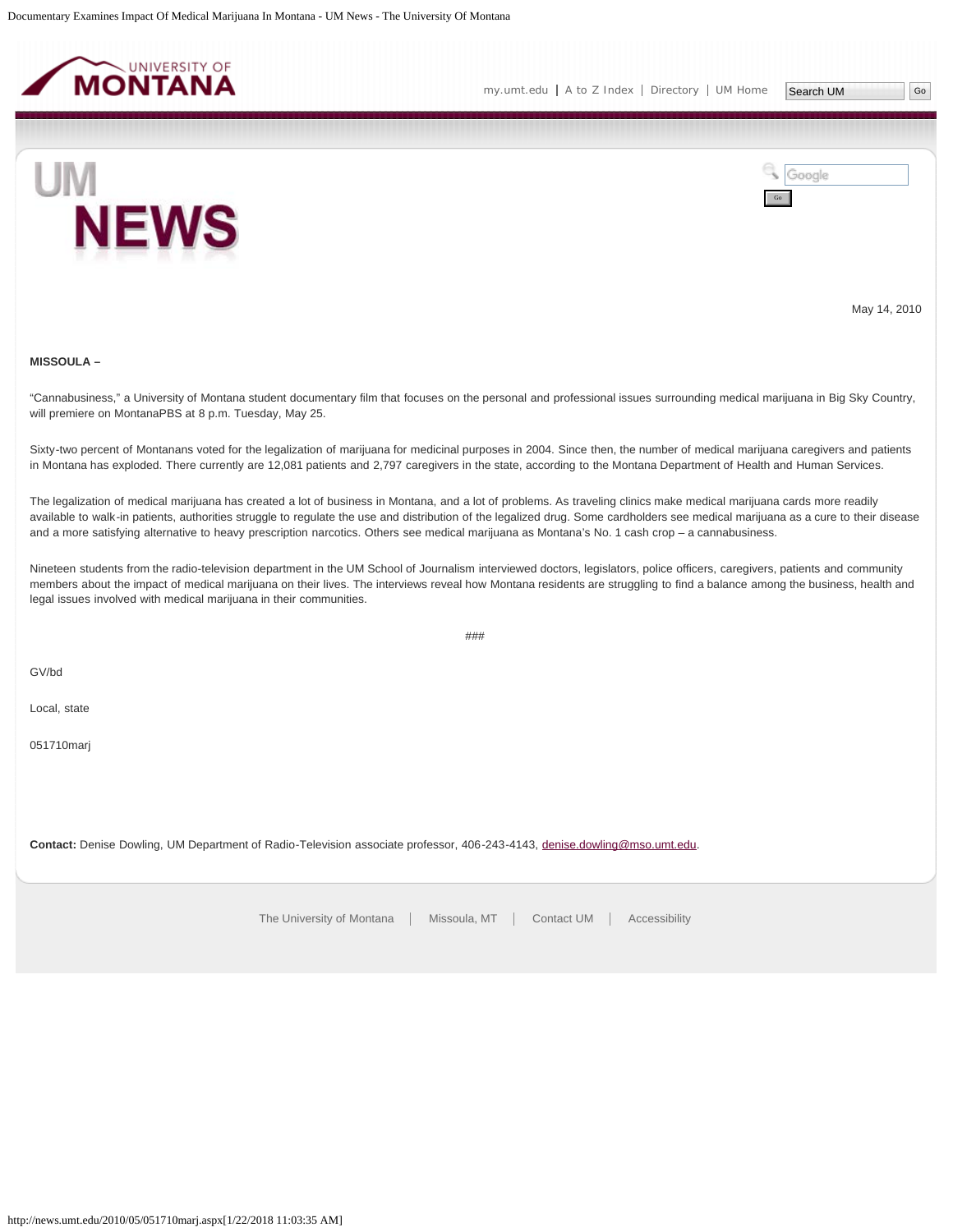<span id="page-17-0"></span>



Go

Google





May 13, 2010

### **MISSOULA –**

The University of Montana will hold its 113th Commencement ceremony Saturday, May 15, on the Oval in front of Main Hall. The ceremony will be simulcast live online at <http://umt.edu/commencement>. The signal will begin streaming at about 8 a.m. Saturday.

The faculty and graduate processional begins at 9:30 a.m. This year's Commencement speaker is the University's longest-serving president, George M. Dennison. More than 3,000 graduates are invited to participate in the ceremony.

###

JS

Local

051310stre

**Contact:** Ed Johnson, UM registrar, 406-243-2412, [edwin.johnson@mso.umt.edu](mailto:edwin.johnson@mso.umt.edu).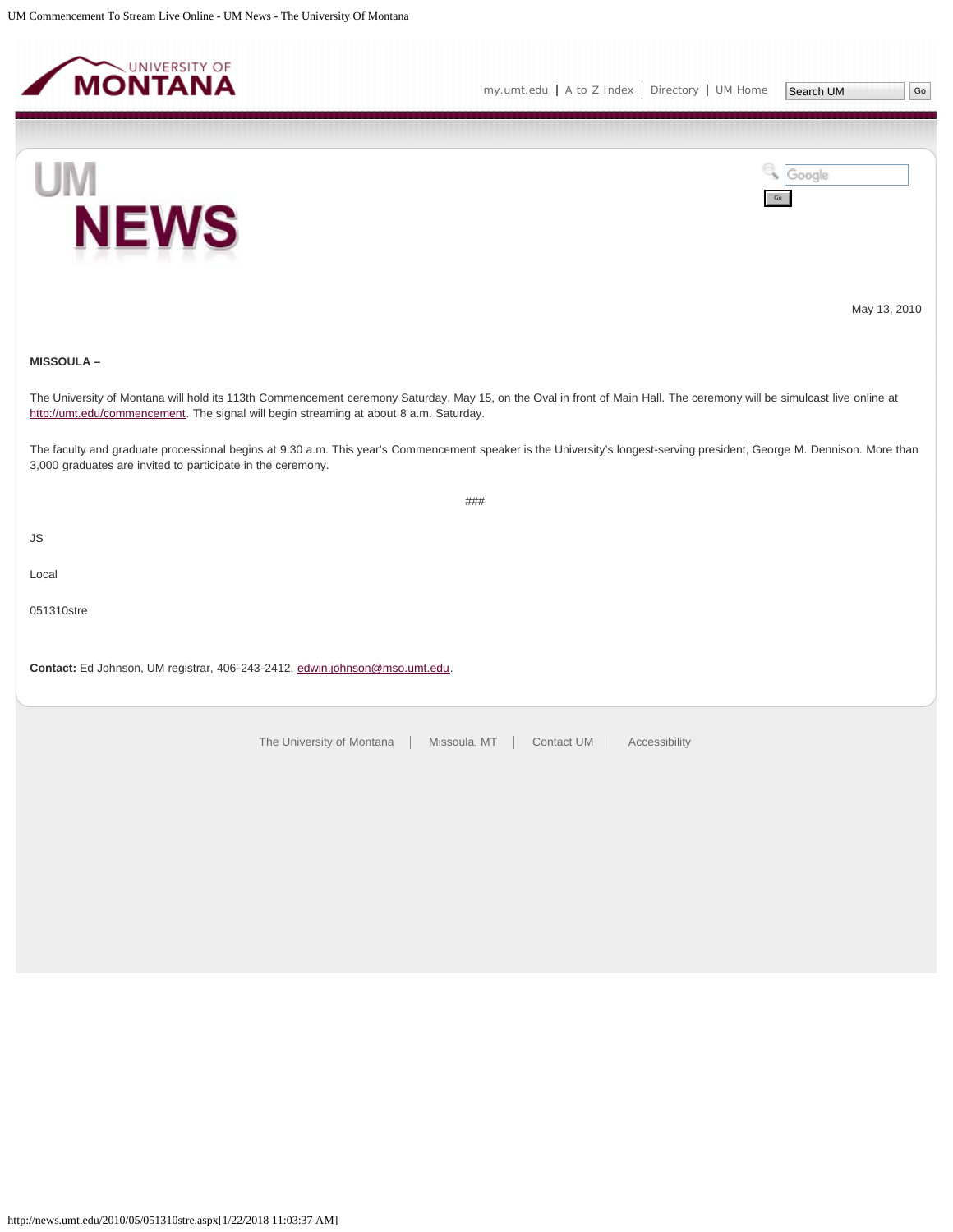<span id="page-18-0"></span>



May 12, 2010

### **MISSOULA ―**

The University of Montana, in collaboration with Montana Tech of UM in Butte and Carroll College in Helena, will host four EducationUSA international advisers in early June.

The advisers ― Margaret Anyigbo of Nigeria, Aleksandra Augustyniak of Poland, Tetiana Kotko of Ukraine and Sudarrshan Saha of India ― will meet with various academic departments, faculty and international students while touring UM's campus on Monday, June 7.

The advisers also will tour Montana Tech, Carroll College, Salish Kootenai College in Pablo and UM's Flathead Lake Biological Station during their weeklong visit to Montana. While in Helena, they will meet Lt. Gov. John Bohlinger.

Out of 20 applications, the proposal submitted by UM, Montana Tech and Carroll College was one of eight chosen to host the EducationUSA advisers.

EducationUSA is a global network of advising centers supported by the U.S. Department of State's Bureau of Educational and Cultural Affairs. Each year, EducationUSA collaborates with the College Board to sponsor adviser visits to colleges and universities around the nation following the Association of International Educators annual conference in late May.

For more information, call Julie Cahill, UM international admissions counselor, at 406-243-5844 or e-mail [julie.cahill@mso.umt.edu.](mailto:julie.cahill@mso.umt.edu)

###

JC/als

Local, dailies, specialized western

051210intl

**Contact:** Julie Cahill, UM international admissions counselor, 406-243-5844, [julie.cahill@mso.umt.edu.](mailto:julie.cahill@mso.umt.edu)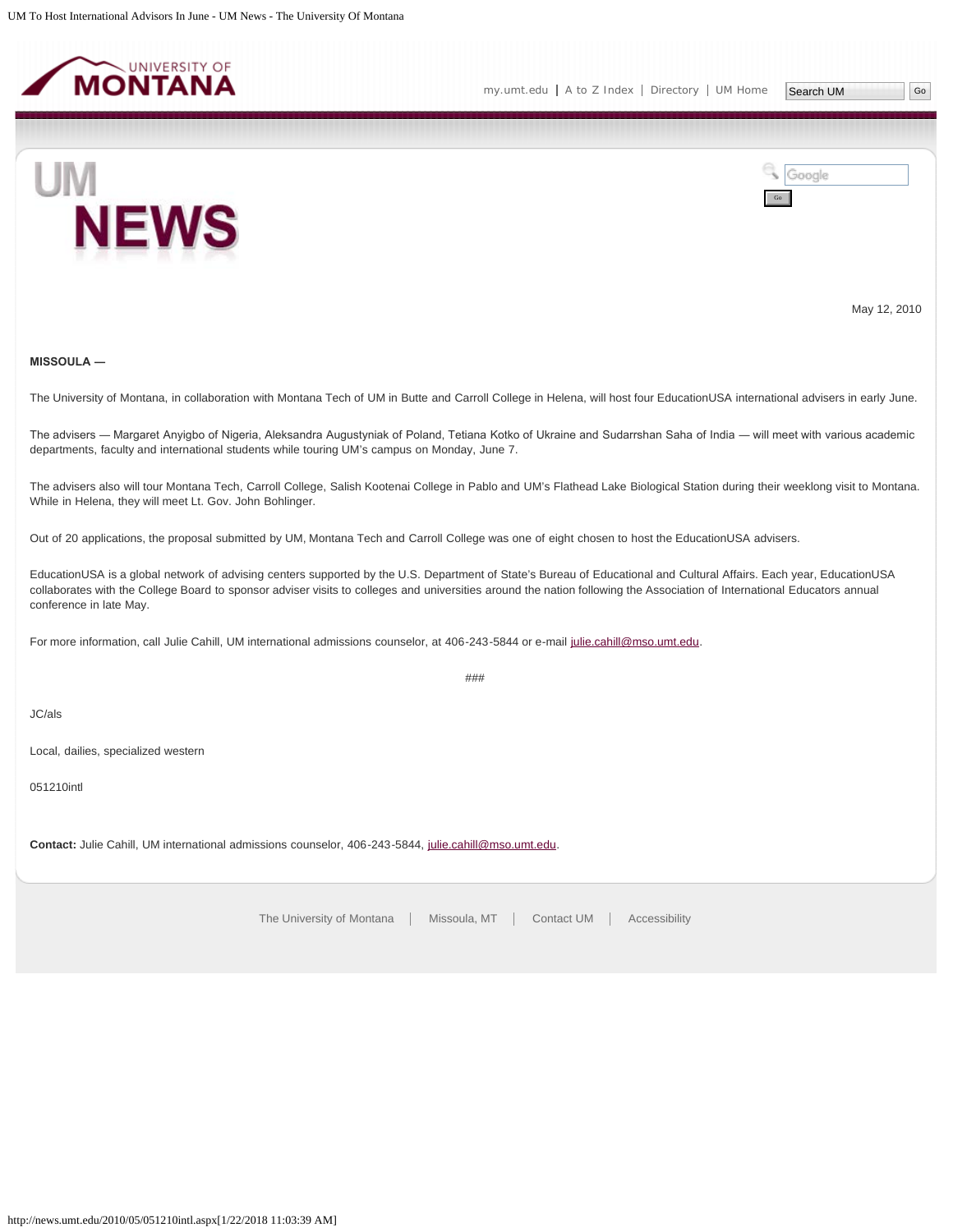<span id="page-19-0"></span>

Search UM





May 12, 2010

#### **MISSOULA –**

University of Montana faculty and Debating Science Workshop participants recently published an article titled "Choosing Carbon Mitigation Strategies through Ethical Deliberation" in Weather, Climate, and Society, the quarterly journal of the American Meteorological Society. A summary of the article will be featured as a noteworthy paper in an upcoming issue of the Bulletin of the American Meteorological Society, the society's monthly publication for members.

The article was co-written by UM geosciences Assistant Professor Rebecca Bendick, workshop participants Kyla M. Dahlin, Brian V. Smoliak, Lori Kumler, Sierra J. Jones, Athena Aktipis , Ezekiel Fugate, Rachel Hertog and Claus Moberg, and UM Center for Ethics Director Dane Scott.

Workshop participants are graduate students from leading universities around the country who attended the National Science Foundation Debating Science Workshop at UM during the summer of 2008. After the workshop students collaborated during an online course taught by Bendick, who is a co-principal investigator on the NSF Debating Science Workshop project. The article is the result of deliberations conducted during the course.

The authors "developed and used a new method for making difficult decisions in contexts where there are many different kinds of stakeholders with different values and different expertise, where important information is incomplete or unknown, and where stakes are high." The authors found that a new deliberative method could help in making decisions regarding complicated issues such as climate change mitigation. According to the article summary, "Using our new technique, a very disparate group of negotiators was able to rank carbon emissions mitigation strategies by quality, incorporating economic, ecological, technological and social values with flexible weighting."

The new method for online ethical deliberation was developed as part of the Debating Science Program in 2008. The program educated science and engineering graduate students on ethics and deliberation in the context of science debates. The program included summer workshops in Missoula and online courses using the Online Deliberation Center. The tool was developed by principal investigators Scott, Bendick and philosophy Associate Professor Christopher Preston, along with staff from UM's Center for Ethics and support from Nick Shontz of UM Information Technology. Nearly 60 graduate students from across the country participated in Debating Science Workshops and courses in 2007 and 2008.

. . . . . .

For more information on the article or the NSF Debating Science Program, call Blake Francis at the UM Center for Ethics at 406-243-6605, e-mail [blake.francis@mso.umt.edu](mailto:blake.francis@mso.umt.edu) or visit the center's website at [http://www.umt.edu/ethics.](http://www.umt.edu/ethics)

| ###                                                                                    |  |  |  |  |
|----------------------------------------------------------------------------------------|--|--|--|--|
| BF/js                                                                                  |  |  |  |  |
| Local                                                                                  |  |  |  |  |
| 051210deba                                                                             |  |  |  |  |
| Contact: Blake Francis, UM Center for Ethics, 406-243-6605, blake.francis@mso.umt.edu. |  |  |  |  |
| The University of Montana   Missoula, MT   Contact UM   Accessibility                  |  |  |  |  |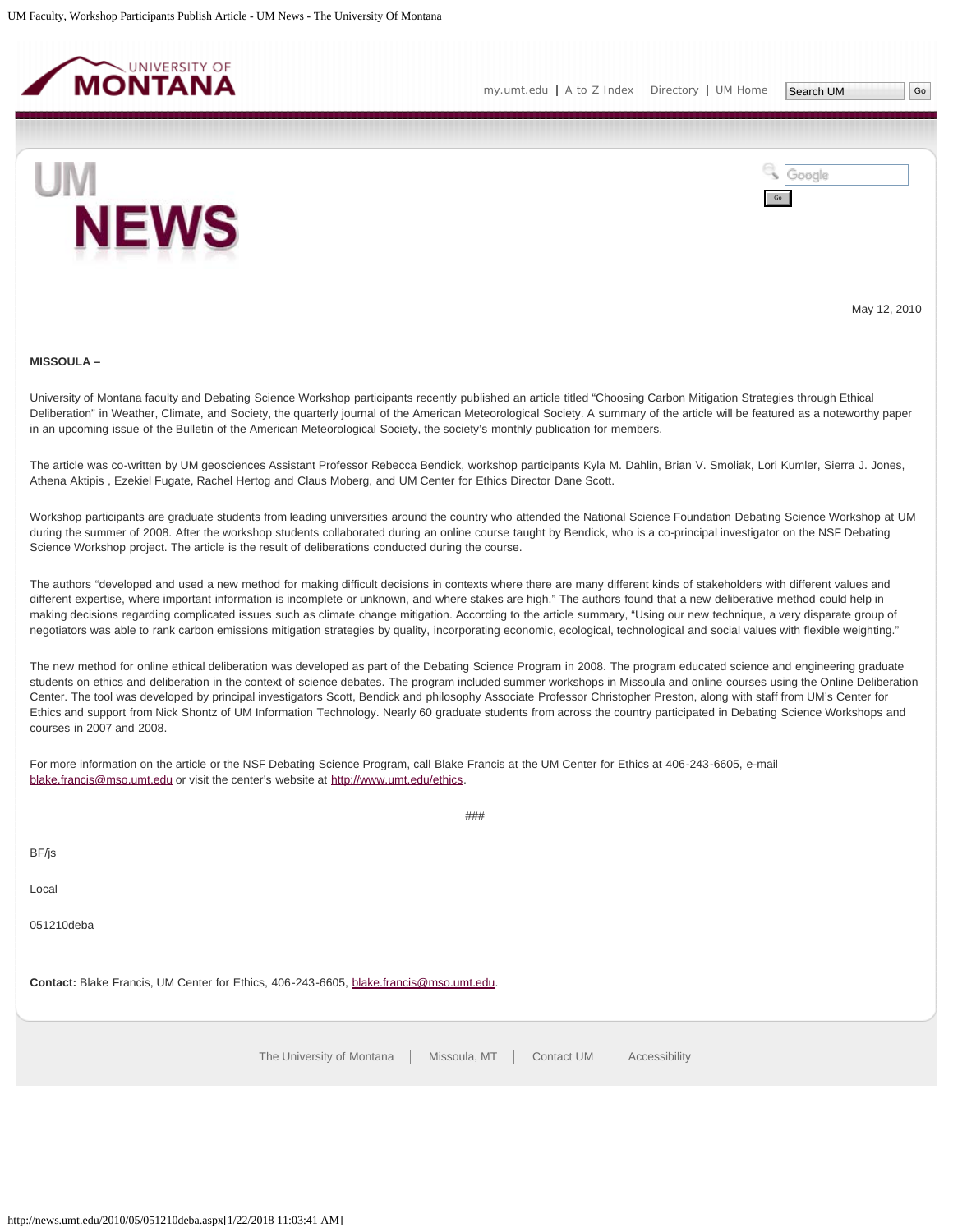<span id="page-20-0"></span>



May 12, 2010

#### **MISSOULA –**

Montana Digital Academy invites state high school students to enroll in its online learning program.

Located in The University of Montana's Phyllis J. Washington Education Center, MTDA is the state's publicly supported K-12 online school and is specifically designed to offer flexible education options to Montana students. Courses are offered free of charge for the 2010-11 school year only.

MTDA courses are delivered via the Web, and students can access them whenever and wherever they want. Content is taught by qualified Montana-licensed instructors and aligned with state educational standards, including Indian Education for All. MTDA teachers provide the final course grades, and credit is granted by the schools where the students are enrolled.

Students receive their assignments and submit their homework online. Courses are available 24 hours a day, seven days a week. MTDA can help reduce or eliminate the course conflicts that many students experience, allowing them to build a schedule that is right for them.

This fall, MTDA will offer more than 45 high school courses. Students looking for a new academic challenge can take Advanced Placement courses, and a wide variety of elective courses expose students to subjects that may not be available in local schools. In the future, courses will be offered for middle and elementary school students.

For more information, visit [http://www.montanadigitalacademy.org.](http://www.montanadigitalacademy.org/) To enroll a student in MTDA course work, contact the student's high school counselor or a school administrator.

Following is a list of MTDA courses now available:

- **English:** English 1, 2, 3 and 4; AP English Language and Composition; AP English Literature and Composition.
- **Math:** Algebra 1; Geometry; Algebra 2/Trigonometry; Pre-Calculus; AP Calculus AB; AP Calculus BC.
- **P.E. and Health:** Health; Physical Education I; Physical Education II.
- **Science:** Earth Science; Biology; Chemistry; Physics; Environmental Science; AP Biology; AP Physics B; AP Environmental Science.
- **Social Studies:** Global Studies; Montana History; World History; U.S. History; AP U.S. History; American Government; Current Issues in Government; AP U.S. Government & Politics; Psychology.

###

- **World Languages:** Chinese 1 and 2; French 1 and 2; Latin 1 and 2; Spanish 1 and 2; German 1 and 2.
- **Electives:** Digital Photography; Microsoft Office Suite; Native American Studies; Oceanography; Web Design.

Local, state

051210mtda

**Contact:** Collier Kaler, project assistant, Montana Digital Academy, 406-243-4619, [collier.kaler@mso.umt.edu.](mailto:collier.kaler@mso.umt.edu)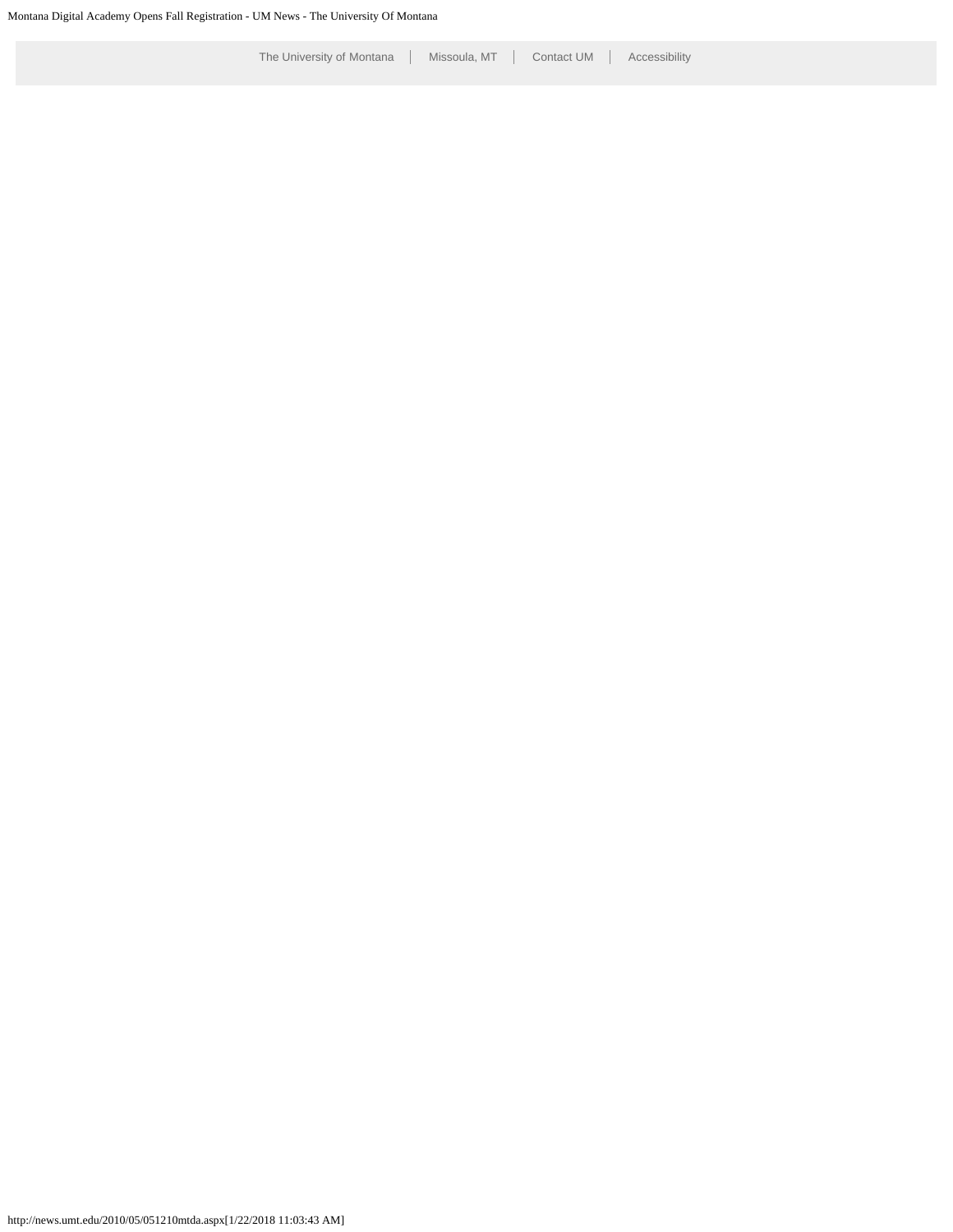<span id="page-22-0"></span>



May 12, 2010

### **MISSOULA ―**

The Center for Ethics at The University of Montana will sponsor the "The Morality of Animal and Human Relationships" summer lecture series in June.

The series will feature scientist and author Marc Bekoff, who will present "The Moral and Emotional Lives of Animals and Why They Matter" at 7 p.m. Wednesday, June 16, in Gallagher Business Building Room 123.

A professor emeritus of ecology and evolutionary biology at the University of Colorado in Boulder, Bekoff will discuss the moral and emotional behavior of animals, such as cooperation, empathy, love and grief, which he observed during his 32 years of scientific inquiry. He will argue that humans need to expand their "compassion footprint" to include animals.

"I would hope that as we learn more from animals and accept that they have emotions and feel pain that we would adjust our behavior," Bekoff said. "From a functional point of view, we need to use this information to make the lives of animals better and treat them well."

Other lectures in the "The Morality of Animal and Human Relationships" series are:

- Noon, Tuesday, June 15, Anderson Hall Room 316: "Walk on the Wild Side: The Use of Animal Images in Advertising" by Deni Elliott, Poynter Jamison Chair in media ethics and press policy at the University of South Florida.
- Noon, Thursday, June 17, Anderson Hall Room 316: "Highways, Wildlife, and the Cultural Politics of Road Ecology" by Sandra Koelle, doctoral candidate in the History of Consciousness Department at the University of California-Santa Cruz.

###

All lectures in the series are free and open to the public, and discussion sessions will follow each. For more information, go to<http://www.umt.edu/ethics>, call Center for Ethics project coordinator Blake Francis at 406-243-6605 or e-mail [blake.francis@mso.umt.edu](mailto:blake.francis@mso.umt.edu).

BF/als

Local, specialized western

051210anml

**Contact:** Blake Francis, UM Center for Ethics project coordinator, 406-243-6605, [blake.francis@mso.umt.edu.](mailto:blake.francis@mso.umt.edu)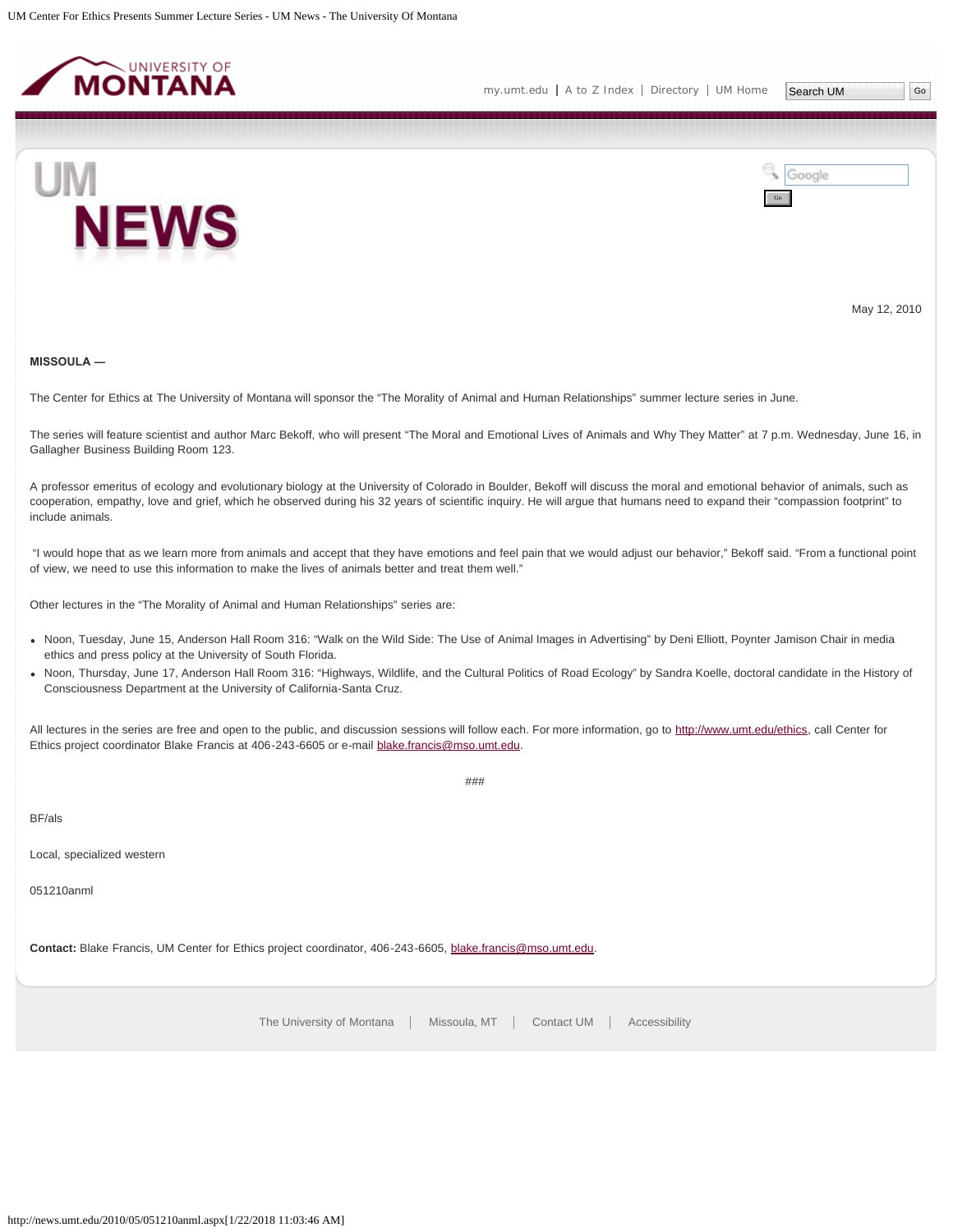<span id="page-23-0"></span>



May 12, 2010

### **MISSOULA ―**

Billings artist Victoria Franck Wetsch announced she will donate 10 percent of the proceeds from sales of her encaustics, or hot wax paintings, to Bee Alert Technology, a research company affiliated with The University of Montana.

The donation will support research of Colony Collapse Disorder, a mysterious malady that has been depopulating beehives around the world for the past several years. Researchers at UM, led by biology Professor Jerry Bromenshenk, are working to discover the cause of the disappearance of one of Earth's major pollinators.

"Our honeybees are vital to the world's ecosystem, and they are a key contributor to our major food crops through the natural process of pollination," Franck Wetsch said. "As an encaustic artist, I became aware of Colony Collapse Disorder through my interaction with beekeepers. My concern regarding this crisis has led me to promote awareness and to help support continued research of CCD."

Encaustic artworks consist of beeswax, fossilized resin and pigments that are painted onto a surface substrate while in their molten state. The pollen in the wax gives paintings a golden luster, and over time the surface cures to form enduring works of art.

For information on purchasing or to view Franck Wetsch's encaustic paintings, visit her website at [http://www.franckwetsch.com.](http://www.franckwetsch.com/)

###

ALS

Local, dailies, specialized western

051210artb

**Contact:** Jerry Bromenshenk, UM biology professor, 406-243-5648, [beeresearch@aol.com;](mailto:beeresearch@aol.com) Victoria Franck Wetsch, artist, 406-598-1418, [franckwetsch@gmail.com](mailto:franckwetsch@gmail.com).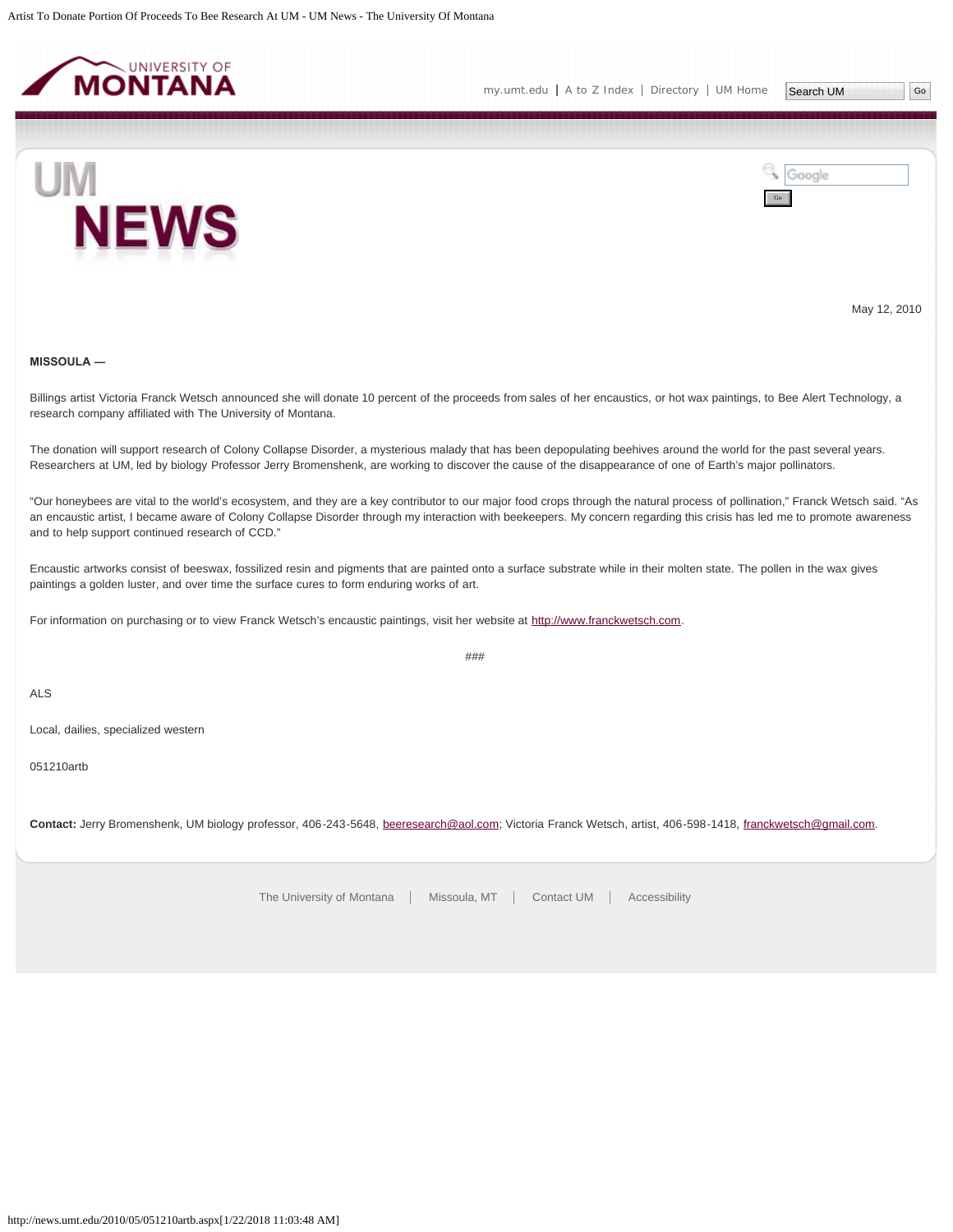<span id="page-24-0"></span>

Search UM



Google Go

May 11, 2010

#### **MISSOULA –**

University of Montana President George M. Dennison co-chairs Second Nature's National Transportation Policy Task Force, a group of 15 college and university presidents that recently made recommendations urging Congress and the Obama administration to overhaul the nation's transportation policy to make reducing greenhouse gas emissions a top priority.

"As leaders of colleges and universities committed to sustainability, we understand the practical challenges of reducing greenhouse gas emissions from transportation and other sources," Dennison said. "We think the evidence clearly shows our nation's transportation system does not currently have a sustainable course in any sense."

Dennison said revenues have become inadequate even to maintain our current system, price signals lead to inefficient and environmentally damaging impacts, and the U.S. spends \$1 billion daily for foreign oil.

"Congress must reshape our national transportation policy to address these realities," he said.

The task force worked closely with Transportation for America and the Pew Center on Global Climate Change to formulate its recommendations. Among the highlights are:

- Congress should make reducing greenhouse gas emissions a fundamental goal of transportation programs on a par with mobility and safety and establish specific performance targets, accountability systems, incentives and sanctions to ensure results.
- The U.S. needs to lead the world in technological breakthroughs to significantly improve vehicle efficiency and develop low-carbon fuels.
- Transportation financing and pricing must reinforce energy goals by incorporating carbon-based fees to send a strong price signal for both the purchase and use of vehicles to reduce greenhouse gas emissions.
- State and local programs must expand transportation options through multiple strategies that meet local needs, including expanded carpooling and vanpooling, walking and biking, transit and working from home, as well as better linkages between modes.
- Congress should make it a priority to improve the efficiency of our transportation system by improving maintenance, repairs and operations; subjecting major new construction projects to multi-modal life-cycle analysis; and more closely coordinating transportation and land-use planning.
- Congress should encourage and reward state and local innovation and increase federal funding for research, data collection and evaluation.

In the coming months, the task force will reach out to other higher education leaders to engage their support and expertise in advancing the recommendations and elevate the national dialogue about transportation policy, energy and climate goals.

In 2007 Dennison was one of the first 100 in the nation to sign the American College and University Presidents' Climate Commitment, dedicating UM to reduce carbon emissions to zero. Since then the University has taken major steps to become a leading model in the community and the nation for working to eliminate greenhouse gas emissions, including the creation of a campus Climate Action Plan, which is available online at [http://www.umt.edu/greeningum/documents/CAPFinal.pdf.](http://www.umt.edu/greeningum/documents/CAPFinal.pdf) More information about UM sustainability efforts can be found at [http://www.umt.edu/greeningum.](http://www.umt.edu/greeningum)

Second Nature is a national, Boston-based nonprofit organization that serves and supports senior college and university leaders in making sustainability the foundation of all learning and practice in higher education. Visit the organization's website at [http://www.secondnature.org](http://www.secondnature.org/).

Information about Transportation for America is online at [http://www.t4america.org](http://www.t4america.org/). The Pew Center on Global Climate Change website is [http://www.pewclimate.org.](http://www.pewclimate.org/)

CBS

Local, specialized western, dailies

051110clim

###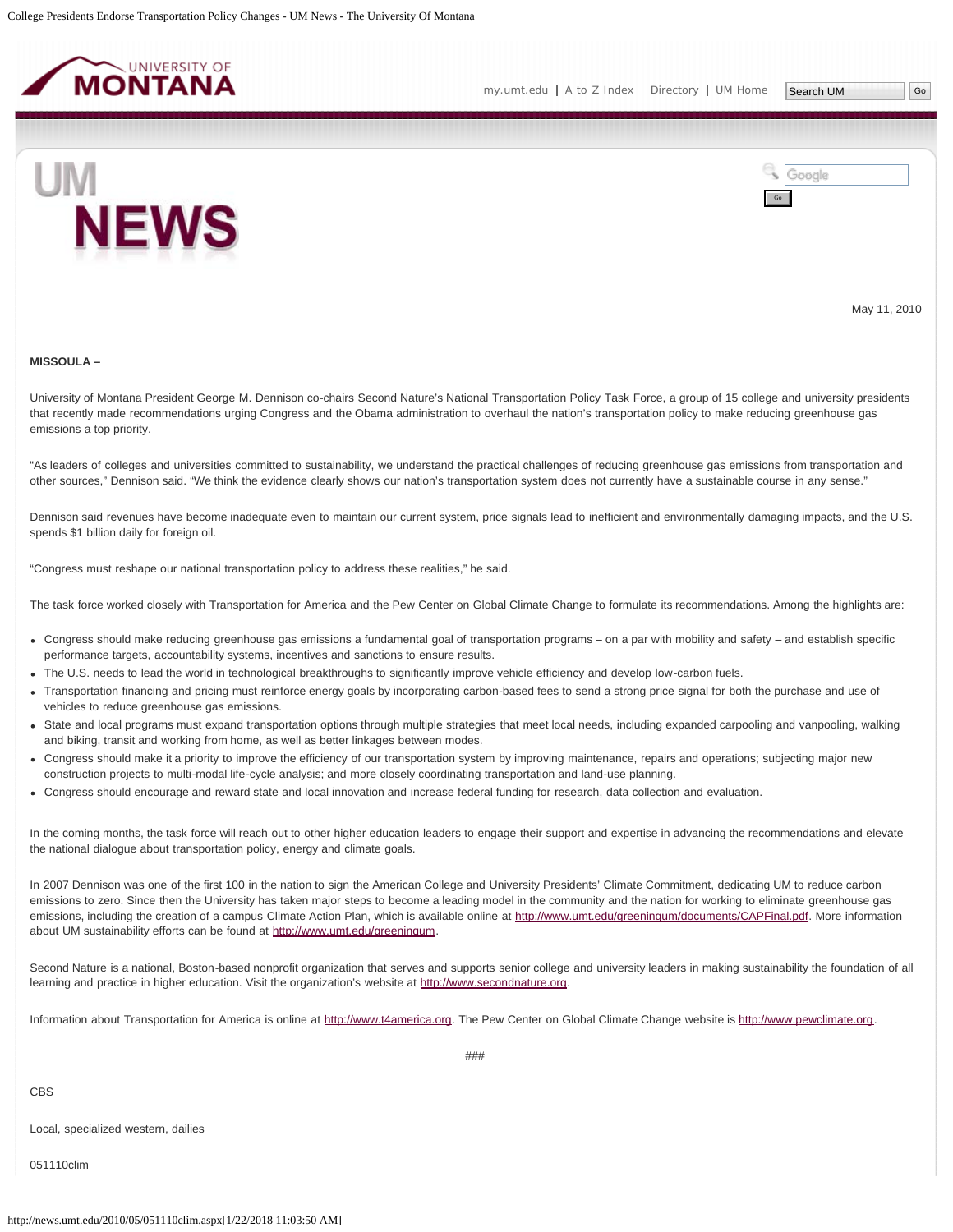**Contact:** George M. Dennison, UM president, 406-243-2311, [george.dennison@umontana.edu.](mailto:george.dennison@umontana.edu)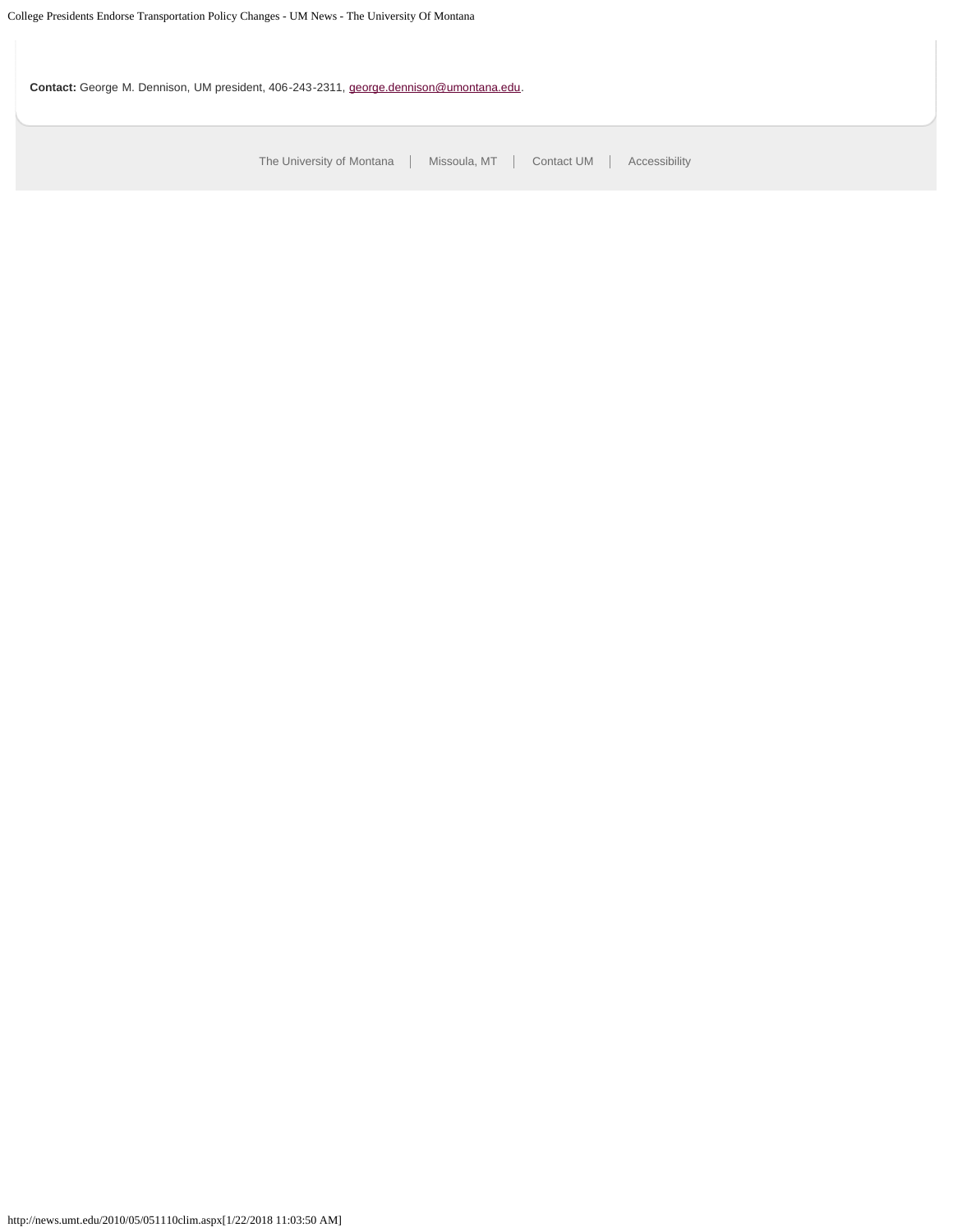<span id="page-26-0"></span>



May 10, 2010

# **MISSOULA ―**

Hundreds of high school and tribal college students and teachers from around the Northwest will converge on The University of Montana campus for the sixth annual "Air Toxics Under the Big Sky" science symposium from 9 a.m. to 2 p.m. Wednesday, May 19, in the North Underground Lecture Hall. The event is free and open to the public.

The symposium, hosted by the UM Center for Environmental Health Sciences and the Department of Chemistry, is a regional gathering for students, educators and community groups interested in raising public awareness about environmental health issues. It will feature oral and poster presentations prepared by students to showcase their indoor air quality research findings from the past year.

The symposium also will provide opportunities for students to work alongside UM scientists to examine components of air pollution, giving them real-world experience on problems relevant to their communities and encouraging them to seek further education in environmental and biomedical sciences.

Symposium sponsors include the Toyota USA Foundation, Montana Department of Environmental Quality and National Center for Research Resources.

For more information, visit [http://www.umt.edu/cehs/AirTox.html,](http://www.umt.edu/cehs/AirTox.html) call DianaVanek, Center for Environmental Health Sciences outreach coordinator, at 406-546-4254 or e-mail [diana.vanek@umontana.edu](mailto:diana.vanek@umontana.edu).

###

DV/als

Local, specialized western

050710symp

**Contact:** Diana Vanek, outreach coordinator, UM Center for Environmental Health Sciences, 406-546-4254, [diana.vanek@umontana.edu.](mailto:diana.vanek@umontana.edu)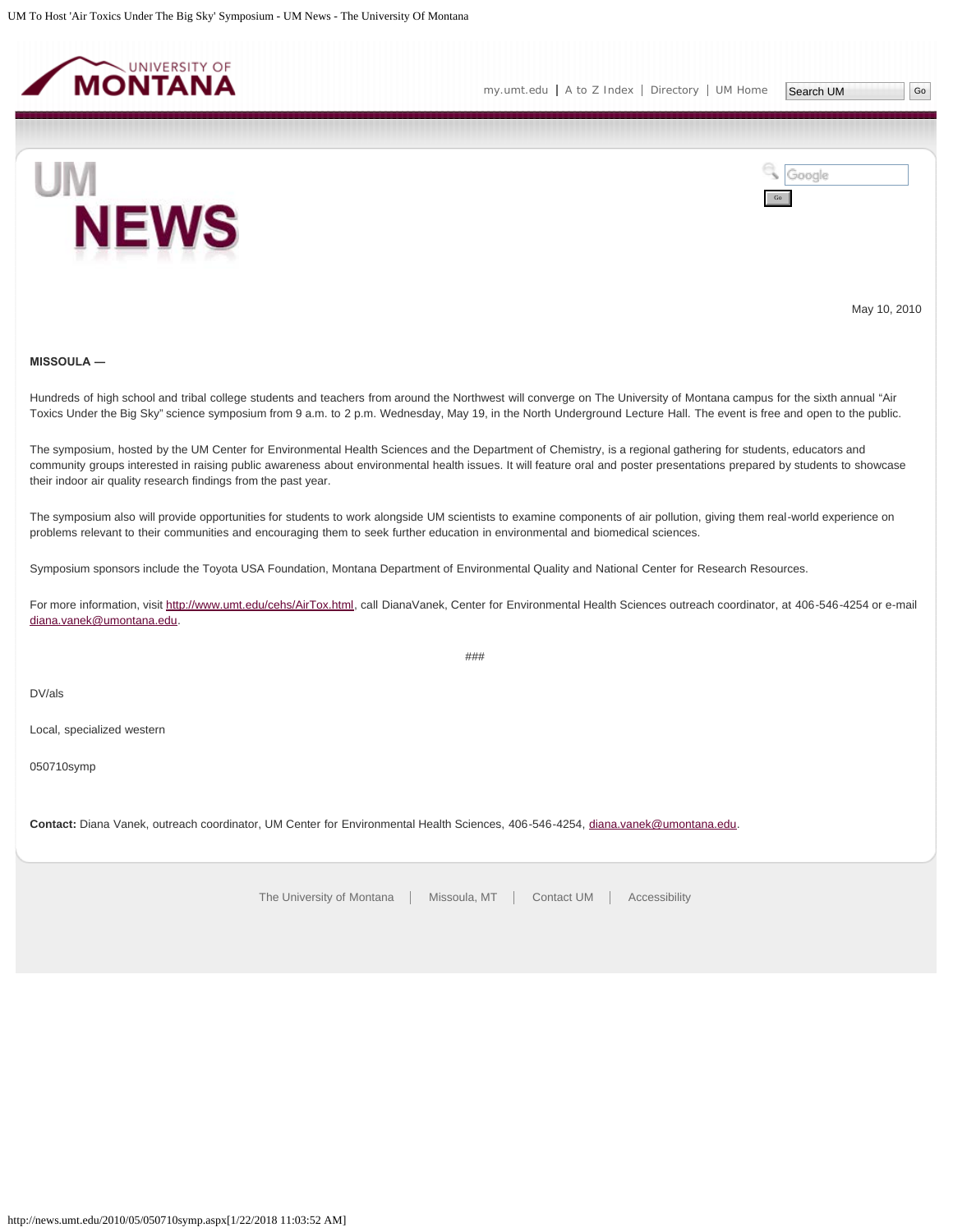<span id="page-27-0"></span>



May 10, 2010



**Nancy Wilson, ASUM Office of Transportation director; Bob Duringer, vice president for administration and finance; and Hugh Jesse, director of Facilities Services; officially open a new bus parking garage at The University of Montana on May 5.**

# **MISSOULA -**

The Associated Students of The University of Montana celebrated the opening of a bus garage May 5 that houses the Park-N-Ride and UDASH buses for the ASUM Office of Transportation.

The buses offer service to three Park-N-Ride lots, a shuttle between the main campus and the College of Technology, and a late-night bus to downtown Missoula.

Bus service on campus has grown from a single van to a seven-bus fleet in 10 years. Before the new garage, buses were parked outside and were plagued with coldweather start problems. The garage will help buses get started and rolling in a timely fashion and will protect them during the summer months when they are not in service.

The bus service makes campus more accessible and sustainable. Last academic year the service saved 44,000 pounds of carbon monoxide from being released into Missoula's atmosphere. The bus service provided 343,593 rides in the 2008-09 academic year and is projected to give 375,000 rides in the 2009-10 academic year.

The ASUM Office of Transportation has three replacement buses on order. By next fall, two of those buses will be in service, and the third bus should arrive next spring. The new buses will all be low-floor buses, which will give the service better and more reliable Americans with Disabilities Act accessibility. The buses also will be able to carry more passengers.

Since 2008, students and the University administration have invested \$1.44 million in buses and in the bus garage. Funding was provided through a \$26 per semester student fee, a Congestion Mitigation Air Quality grant and UM's Administration and Finance and Student Affairs offices.

The bus service is free and open to the public. For more information, visit the ASUM Office of Transportation website at [http://www.umt.edu/asum/ot.](http://www.umt.edu/asum/ot)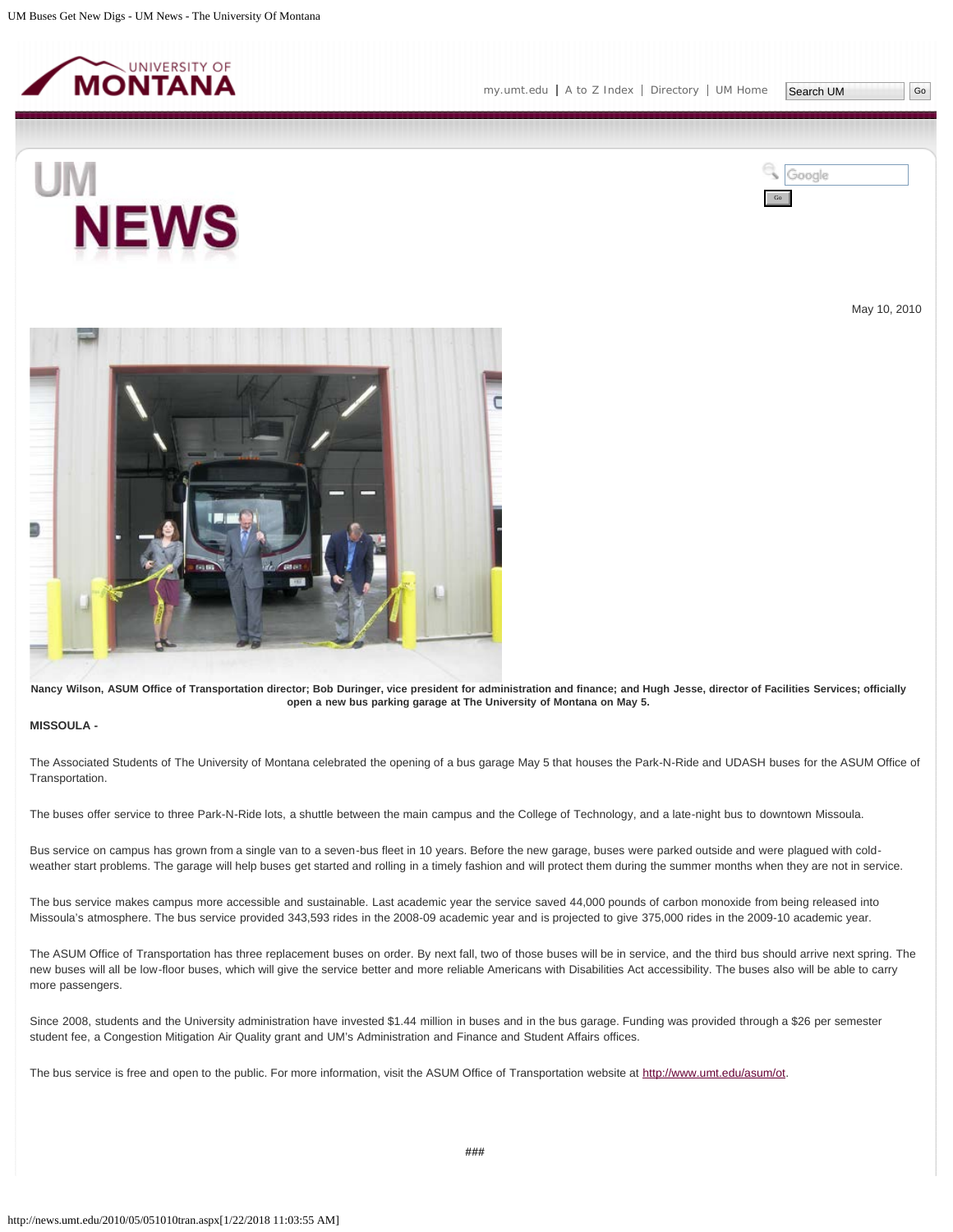UM Buses Get New Digs - UM News - The University Of Montana

**NW/bd**

**Local, specialized western**

**051010tran**

**Contact: Nancy Wilson, director, Associated Students of UM Office of Transportation, 406-243-4599, [nancy.wilson@mso.umt.edu](mailto:nancy.wilson@mso.umt.edu).**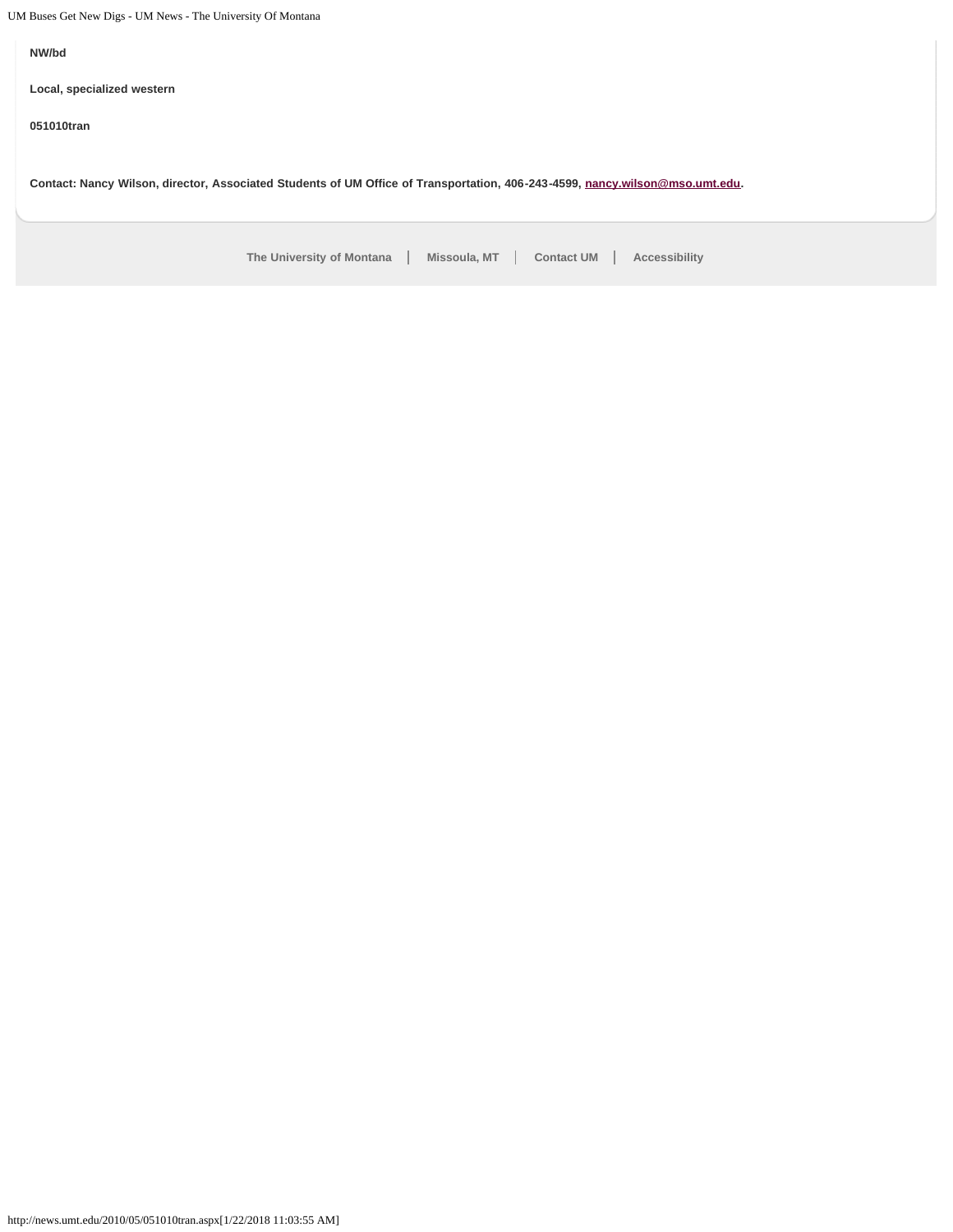<span id="page-29-0"></span>



May 07, 2010

#### **MISSOULA –**

School of Business Administration students at The University of Montana recently learned about philanthropy firsthand when they awarded \$10,000 to five local nonprofit organizations.

The Individual and Corporate Philanthropy class is an opportunity for students to learn about the relationship between nonprofit and for-profit organizations and individual and corporate philanthropy. They also take part in a philanthropic experience funded by the Learning by Giving program. With a generous grant from the Sunshine Lady Foundation, students learned about the importance and practice of philanthropy by disbursing grants to Missoula-area nonprofits serving needs related to youth or hunger.

The students issued a request for proposals in April and received 25 submissions from local nonprofits requesting \$83,384 in funding to support a variety of programs and services. With only \$10,000 to award, the students implemented a rigorous in-class review and scoring process to determine which projects to fund.

In the end, five Missoula nonprofit organizations received funding: Garden City Harvest, Missoula Aging Services, Watson Children's Shelter, Missoula Food Bank and Friends to Youth. Grants ranged from \$1,000 to \$3,500.

Doris Buffett, sister of Warren Buffett, is the benefactor of the Sunshine Lady Foundation, which provides the grant money for this opportunity to integrate curriculum focused on philanthropy.

Bambi Douma, a UM business professor, and Andrea Vernon, director of the University's Office for Civic Engagement, wrote the grant to bring the Learning by Giving program to UM. They are excited about offering the new Individual and Corporate Philanthropy class this semester.

"The students brought a great deal of enthusiasm," Vernon said. "They learned firsthand about the important role of corporate and individual philanthropy in helping our community meet and tackle its most pressing needs. The response and interest level of local nonprofits was equally impressive."

###

Students will reward the winning proposals and celebrate community engagement during a special campus ceremony on Monday, May 10.

AV/cbs

Local, specialized western, dailies

050710phil

**Contact:** Andrea Vernon, director, UM Office for Civic Engagement, 406-243-5159, [andrea.vernon@mso.umt.edu.](mailto:andrea.vernon@mso.umt.edu)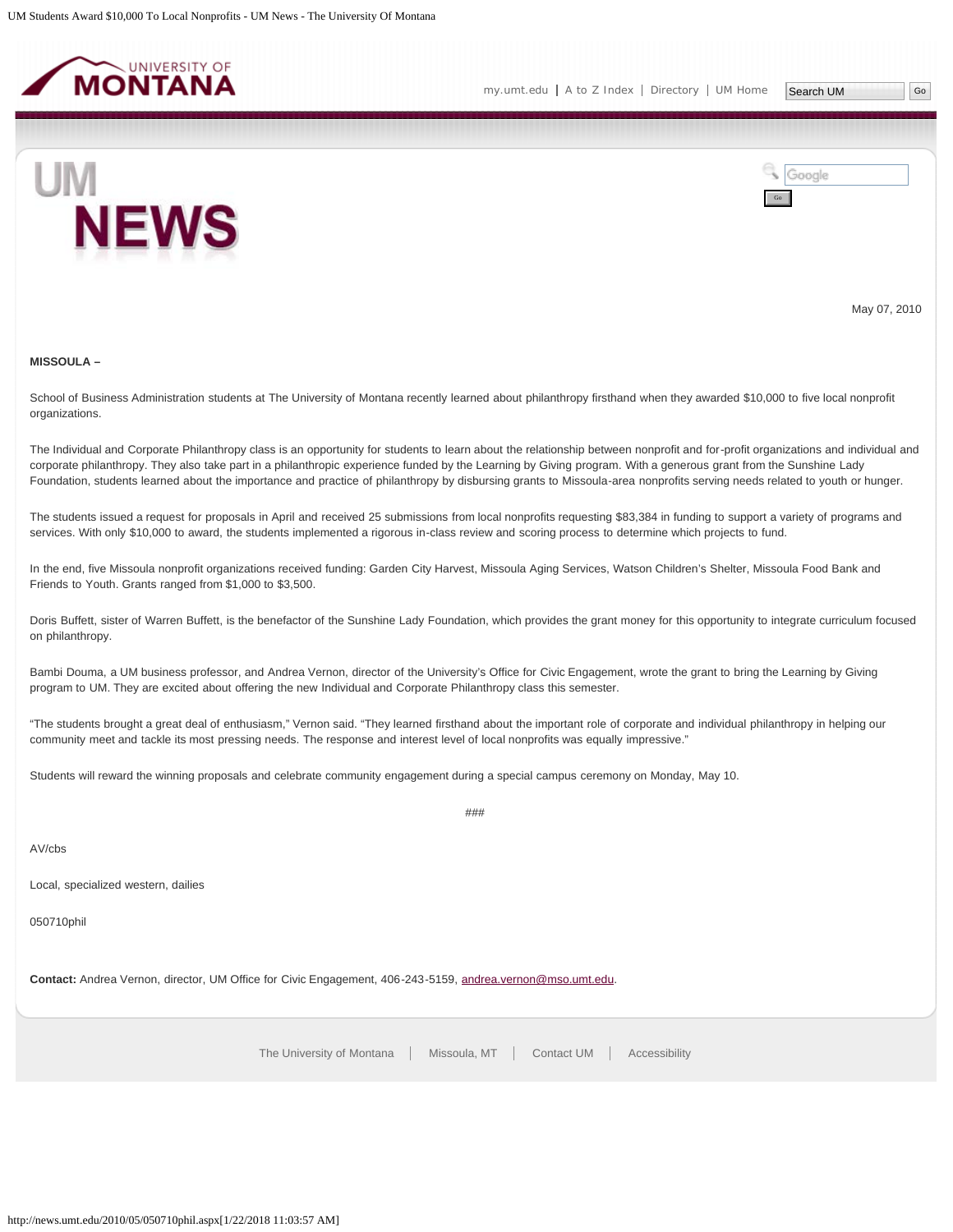<span id="page-30-0"></span>





May 05, 2010

# **MISSOULA –**

The University of Montana's chapter of Golden Key International Honour Society will hold the "Better World Book Drive" Monday through Friday, May 10-14.

Books can be donated from 8 a.m. to 6 p.m. in the University Center near the buy-back area outside The Bookstore at UM.

Books collected will go to fund literacy initiatives worldwide through Better World Books. To date, the organization has converted more than 35 million donated books into \$7.5 million for literacy and education and has diverted 13,000 books from landfills.

###

More information about Better World Books is online at [http://www.betterworldbooks.com](http://www.betterworldbooks.com/).

For more information about the book drive or UM's Golden Key International Honour Society, call Ronnette Burns at 406-544-7778 or e-mail [burnsrl@yahoo.com.](mailto:burnsrl@yahoo.com)

BD

Local, specialized western

050510book

**Contact:** Ronnette Burns, UM chapter of Golden Key International Honour Society public relations, 406-544-7778, [burnsrl@yahoo.com.](mailto:burnsrl@yahoo.com)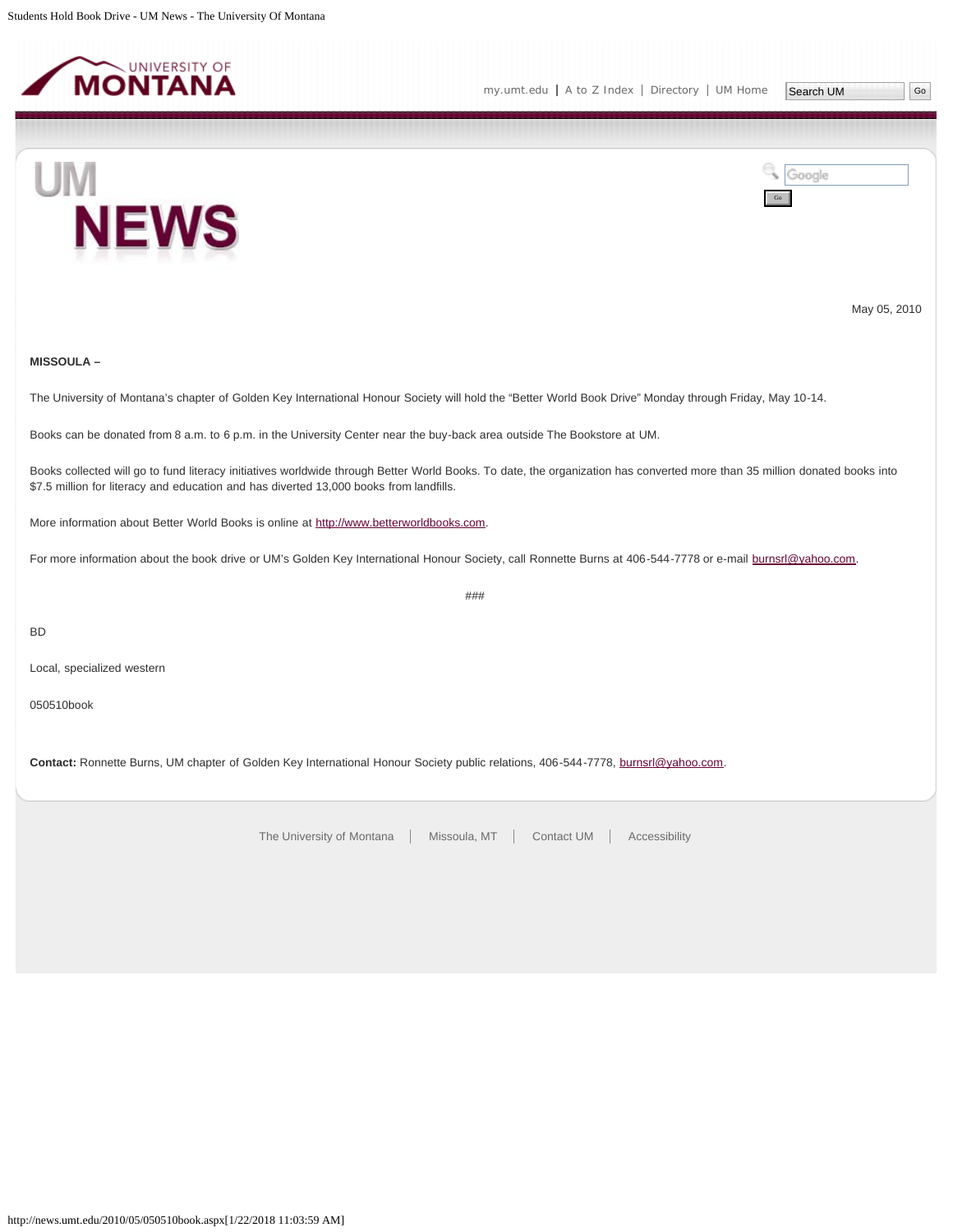<span id="page-31-0"></span>



May 05, 2010

#### **MISSOULA ―**

Tony Attwood, a world-renowned autism and Asperger's syndrome expert, will present "A Complete Look at the Autism Spectrum," a daylong conference Monday, July 19, at The University of Montana.

The conference, sponsored by UM's Neuro Networking Club, will be held from 7:30 a.m. to 4:30 p.m. in the University Center Ballroom. It will cover many aspects of the autism spectrum, such as relationships, emotional management and social skills.

Registration is required and is available through GrizTix, [http://www.griztix.com.](http://www.griztix.com/) Registration costs \$140 for professionals, \$70 for high school and college students and family members of those with autism or Asperger's, and \$50 for individuals with autism or Asperger's.

Attwood is a clinical psychology professor at Griffith University in Australia. He has written several books on the autism spectrum, including "The Complete Guide to Asperger's Syndrome." He also founded the Minds & Hearts Asperger's Syndrome and Autism Clinic in Brisbane, Australia. For more information on Attwood, visit [http://www.tonyattwood.com.au](http://www.tonyattwood.com.au/).

The Neuro Networking Club is a UM social group for adults with autism or Asperger's syndrome and their friends. For more information on the club or the conference, call Treva Bittinger, event organizer, at 406-543-0003 or e-mail [treva.bittinger@umontana.edu](mailto:treva.bittinger@umontana.edu).

###

TB/als

Local, dailies, specialized western

050410atwd

**Contact:** Treva Bittinger, event organizer, 406-543-0003, [treva.bittinger@umontana.edu.](mailto:treva.bittinger@umontana.edu)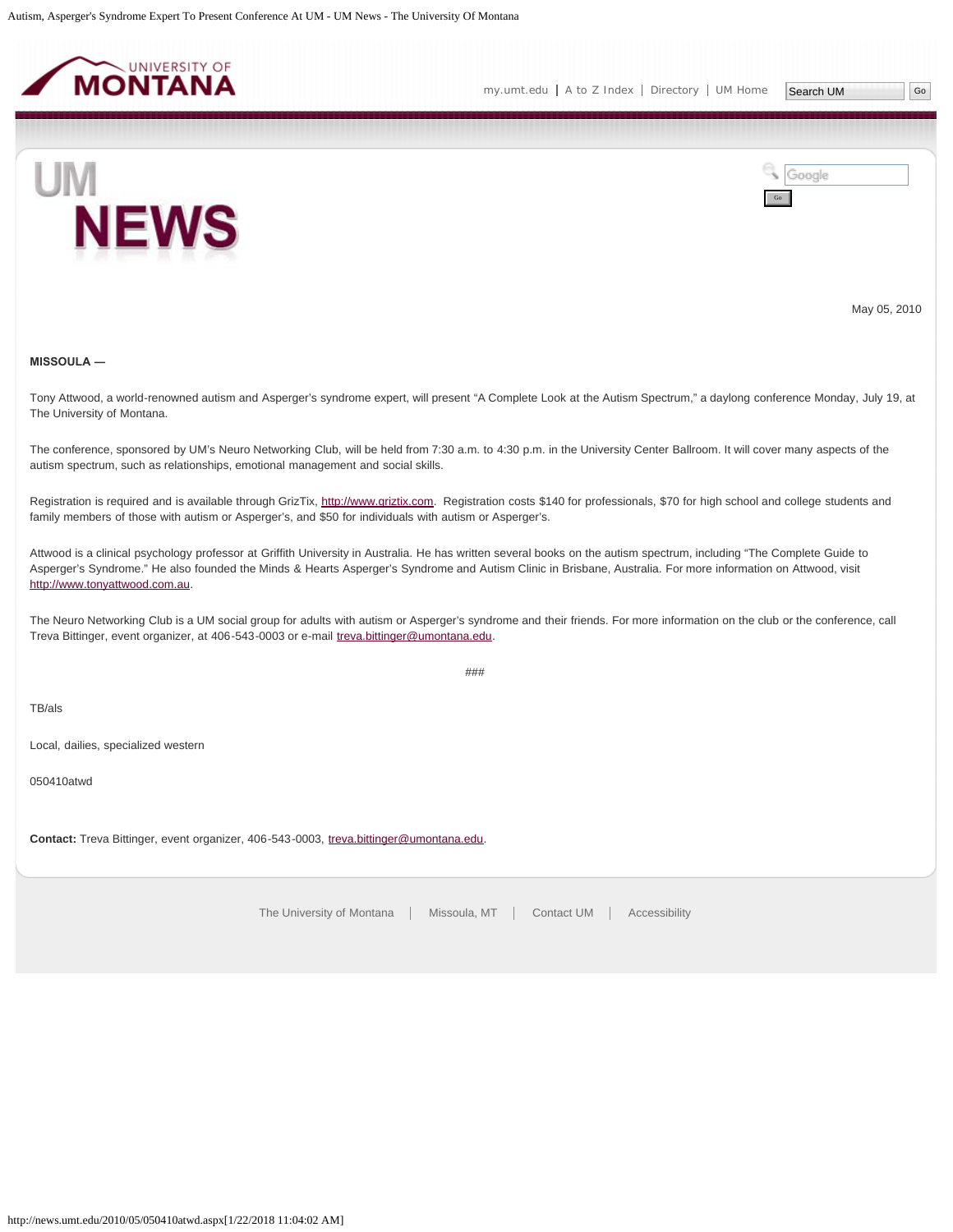<span id="page-32-0"></span>



May 03, 2010

#### **MISSOULA –**

The University of Montana will hold its 113th Commencement ceremony Saturday, May 15, on the UM Oval in front of Main Hall – the first time in the University's history that the ceremony will be held in that location.

More than 3,000 graduates are invited to participate in the ceremony, which begins at 10 a.m. Graduates who plan to take part will line up at 8:45 a.m. near the Lommason Center. Guests and family members are asked to be seated by 9:20 a.m. The faculty and graduate processional begins at 9:30 a.m.

This year's Commencement speaker is the University's longest-serving president, George M. Dennison, who plans to retire Aug. 15, 2010 – 20 years from the day he became UM's 16th president.

Large video screens will flank the main stage, and an additional video screen will placed at the center of the Oval for better viewing of the central Commencement ceremony. A concert sound system will provide high-quality audio.

The central Commencement ceremony also will be simulcast via the Internet on large screens in the following campus locations: North Underground Lecture Hall, Urey Lecture Hall, Clapp Building Room 131, Chemistry Building Room 123, Liberal Arts Building Room 11, McGill Hall Room 210 and Social Science Building Rooms 352 and 356. A campus map is available online at [http://umt.edu/home/map.](http://umt.edu/home/map)

The ceremony also will be simulcast live online at<http://umt.edu/commencement> . The signal will begin streaming at about 8 a.m. Saturday.

Individual ceremonies for professional schools will begin at 11:30 a.m. Individual ceremonies for the College of Arts and Sciences and the College of Technology will begin at 1:30 p.m. Each ceremony will last about one hour. More details about Commencement are on the UM Registrar's Office website at<http://www.umt.edu/registrar>.

UM will present four honorary degrees this year. Recipients are Robert S. Bennett, one of the nation's most prominent attorneys and a generous and dedicated friend of UM, Honorary Doctor of Law; Stewart M. Brandborg, a towering figure in the American conservation movement, Honorary Doctor of Science; John Hollenback, a lifelong Montanan who has worked tirelessly to steward state lands, Honorary Doctor of Science; and Matt McCann, a former state representative and champion of higher education, Honorary Doctor of Humane Letters.

Commencement weekend gets under way with class reunions, receptions and open houses Friday, May 14.

President Dennison will host a free continental breakfast for graduates and their guests from 7 to 8:30 a.m. Saturday in the University Center Atrium.

Commencement weekend concludes with the ROTC Commissioning at 6 p.m. Saturday outside Schreiber Gymnasium.

Continuous bus service to campus from Park-N-Ride lots on East Broadway and at Dornblaser Field will begin at 7:25 a.m. Saturday. Information about services for guests with disabilities or mobility concerns is available by calling UM Disability Services for Students at 406-243-2243. UM's Access Map with information about physical accessibility on campus is online at<http://umt.edu/accessmap>.

BD

Local, dailies, specialized western, tribal

050410comm

###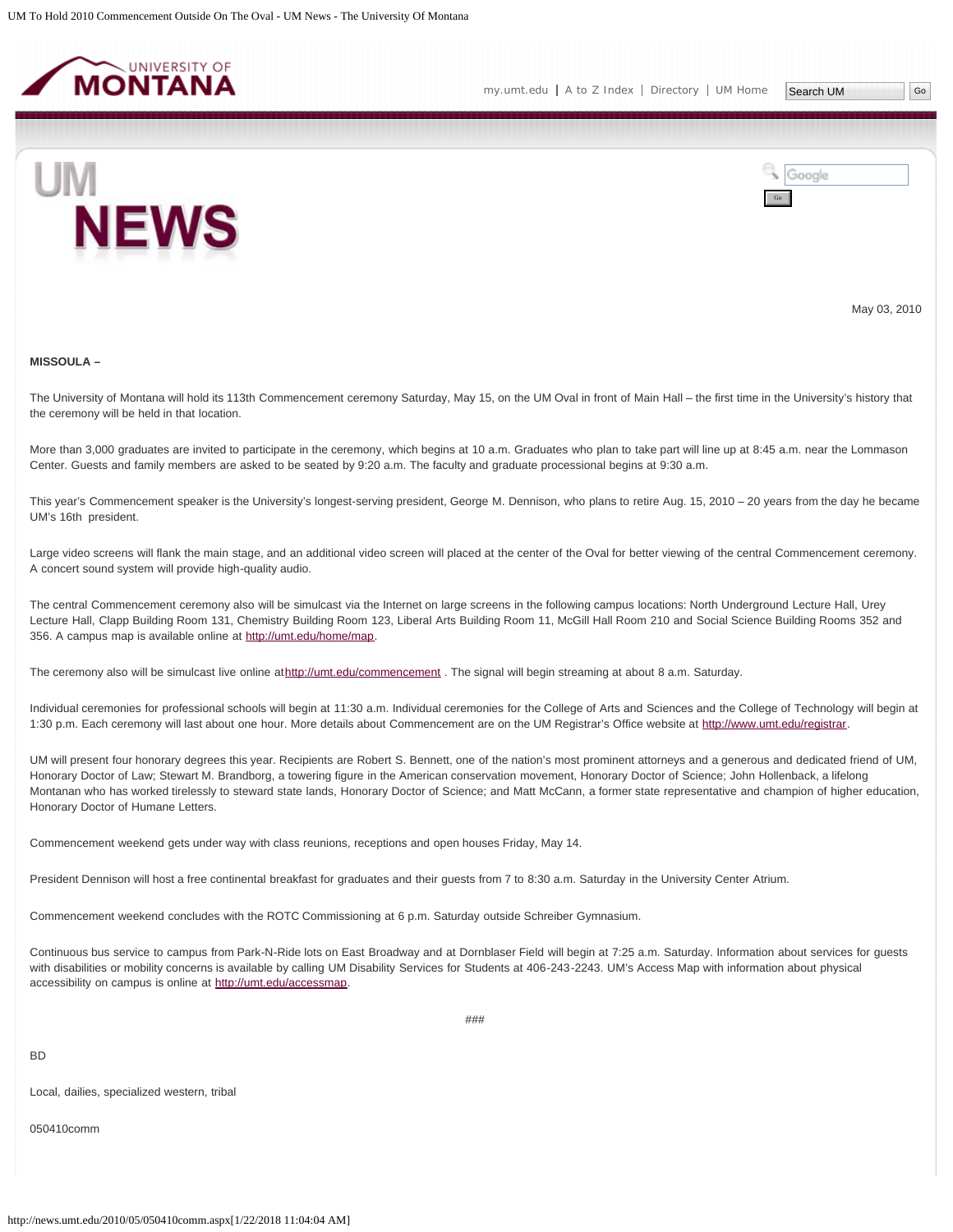**Contact:** Ed Johnson, UM Registrar, 406-243-2412, [edwin.johnson@umontana.edu](mailto:edwin.johnson@umontana.edu).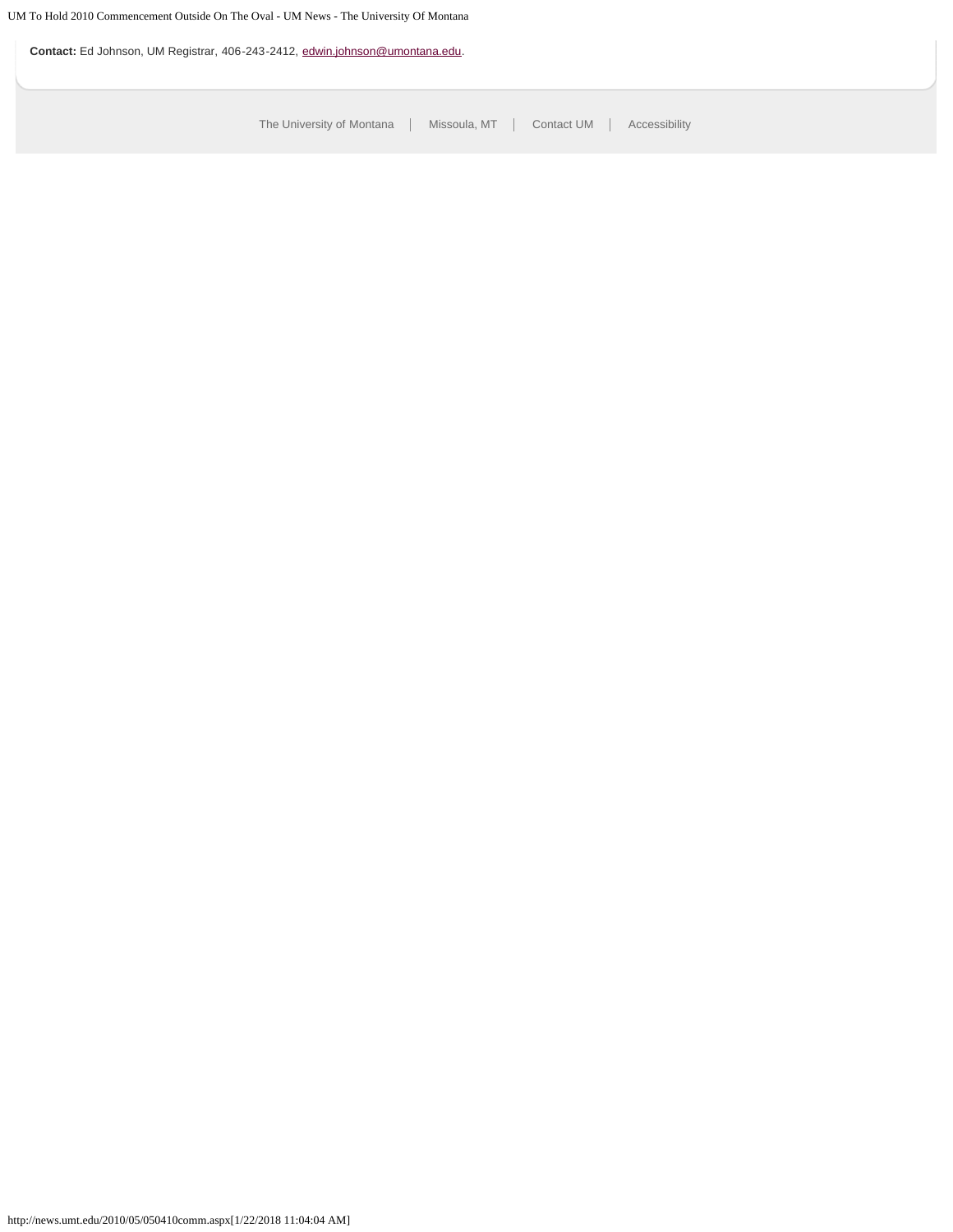<span id="page-34-0"></span>



May 04, 2010

# **MISSOULA ―**

"Glacier Park's Night of the Grizzlies," a film documenting the harrowing events that took place in the park Aug. 12, 1967, will premiere at 8 p.m. Monday, May 17, on MontanaPBS ((KUFM-TV in Missoula and KUSM-TV in Bozeman).

The film, co-produced by Gus Chambers and Paul Zalis, examines the summer night when two grizzly bears attacked campers in separate, remote areas of Glacier National Park, killing Julie Helgeson and Michele Koons. The incidents were the park's first reported fatal bear attacks since it opened in 1910 and marked a watershed moment in the nation's bear management policies.

The documentary features interviews with survivors Roy Ducat and Paul Dunn, as well as archival material, photographs, still-camera re-enactments and additional interviews, to provide a 360-degree account of that summer's events in Glacier, framed by the overriding theme of the grizzly bear and its survival in the 21st century.

"The events of that night are at the dramatic center of the film," Zalis said. "We were challenged not to just tell the human stories ― a near-mythic tale of a terrifying night ― but just as importantly, to tell a bear story that furthers understanding of the species and hope for its continued survival."

Three-time regional Emmy winner Chambers directed "Glacier Park's Night of the Grizzlies," and Zalis wrote the script. Veteran actor and Missoula native J.K. Simmons narrates the film. The Greater Montana Foundation, Montana Cultural Trust, Friends of MontanaPBS and The University of Montana provided funding for the documentary.

MontanaPBS is a public service of UM and Montana State University in Bozeman. For more information, go online to [http://www.montanapbs.org.](http://www.montanapbs.org/)

 $#HH$ 

**NOTE TO EDITORS:** High-resolution promotional photographs are available by clicking the Pressroom link at [http://www.montanapbs.org/GlacierParksNightoftheGrizzlies/.](http://www.montanapbs.org/GlacierParksNightoftheGrizzlies/)

WM/als

Local, specialized western

050410notg

**Contact:** Gus Chambers, MontanaPBS producer, 406-243-4093, [gus.chambers@umontana.edu.](mailto:gus.chambers@umontana.edu)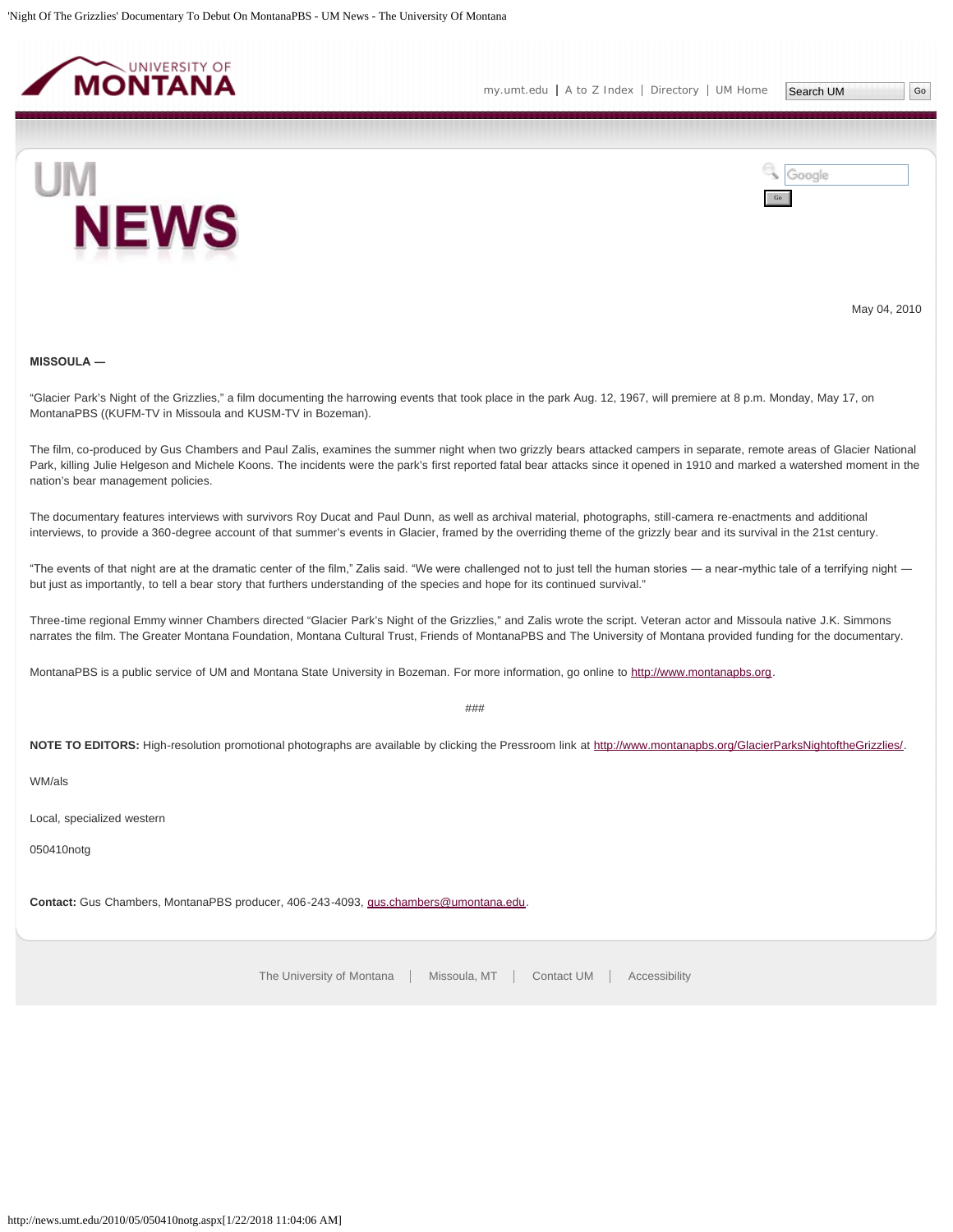<span id="page-35-0"></span>



May 04, 2010

# **MISSOULA –**

The University of Montana Presidential Search Advisory Committee held a candidate screening workshop May 3. The group started its initial review of applicants, which will continue through the May 19 application deadline.

The committee is searching for the successor to UM President George M. Dennison, who intends to retire Aug. 15 after two decades at the helm.

The search is on schedule, with current efforts focused on building a robust pool of highly qualified candidates, said Clayton Christian, the Board of Regents vice chair who leads the search committee.

"The position is attracting the interest of exceptional prospects," Christian said. "Members of the University community and educational leaders from throughout the country have joined the search efforts by nominating potential candidates."

The committee continues to solicit nominations and applications. Direct all inquiries to Bill Franklin, consultant to the search, at bif@academic-search.com or 830-249-1444.

###

CBS

Local, specialized western, dailies

050410pres

**Contact:** Clayton Christian, vice chair, Montana Board of Regents, 406-728-1500, [clayton@stewartmt.com.](mailto:clayton@stewartmt.com)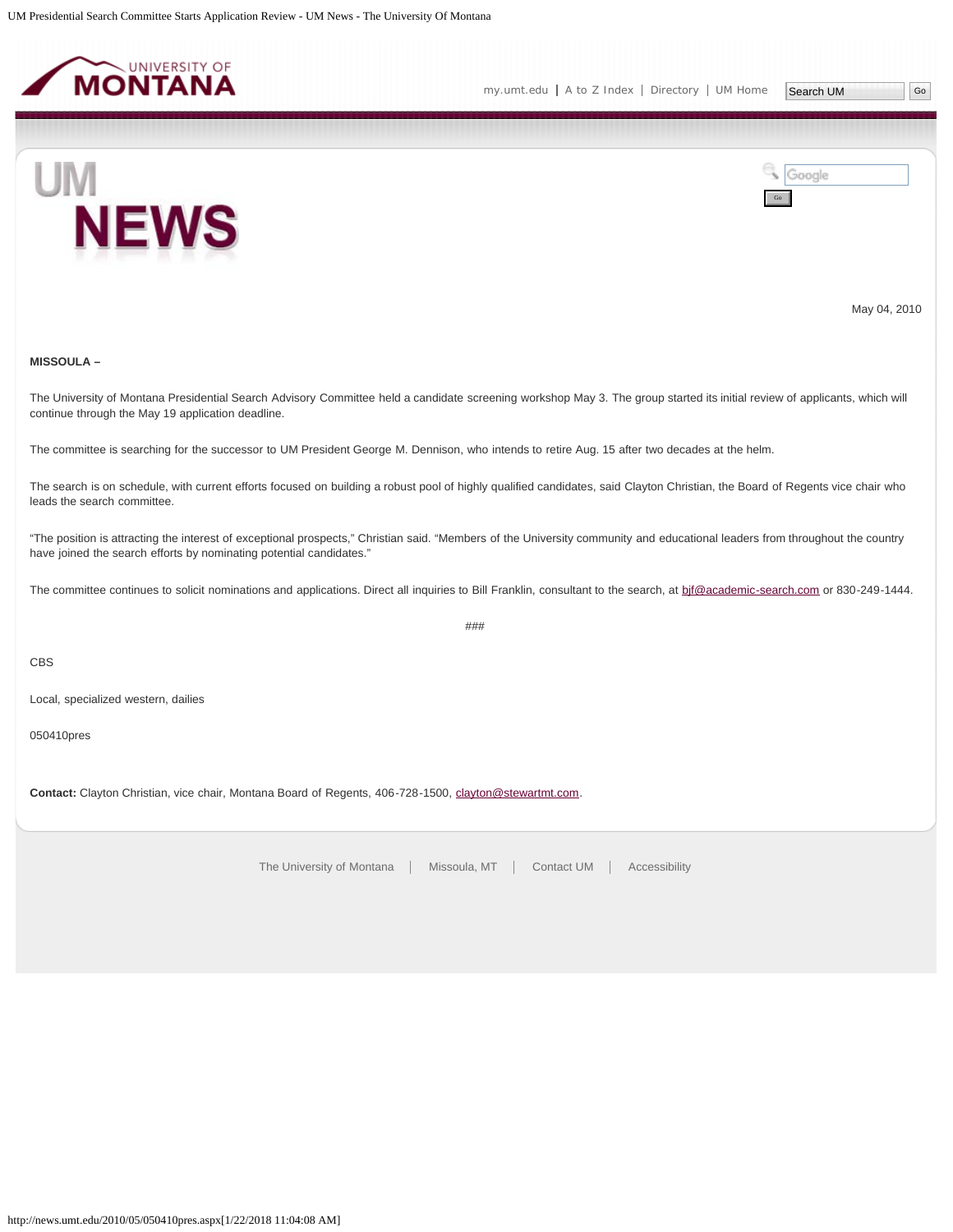<span id="page-36-0"></span>



May 04, 2010

#### **MISSOULA ―**

Betsy Dalessio, a curriculum and instruction graduate student at The University of Montana, entered the winning submission in a contest sponsored by UM Extended Learning Services. The contest challenged participants to draw inspiration from an actual Summer Semester course to answer the question "What Will YOU Do This Summer?"

Dalessio's answer, "Dance like no one's watching," which describes DAN 327: Dance in Elementary Education, received the most votes of the 15 finalists XLS posted on its website. She won a \$500 Summer Semester 2010 tuition/fee waiver.

"In order to be a good elementary teacher, you have to let your inhibitions down and be a part of the classroom," Dalessio said. "I'm nervous to take a dance class ― so the answer keeps me in check with my goals. I want to be a teacher who is relatable and a bit fun and goofy."

XLS also randomly chose one winner from the 350 students, staff and faculty members who voted in the online contest. Kurtiss Penman, a media arts major, received a \$500 tuition/fee waiver for Summer Semester 2010.

For more information on the contest or Summer Semester 2010, go online to<http://www.umt.edu/xls/summer/>, call Jessica Carter, XLS program manager, at 406-243-6496 or e-mail [jessica.carter@umontana.edu.](mailto:jessica.carter@umontana.edu)

###

JC/als

Local

050410summ

**Contact:** Jessica Carter, UM Extended Learning Services, 406-243-6496, [jessica.carter@umontana.edu.](mailto:jessica.carter@umontana.edu)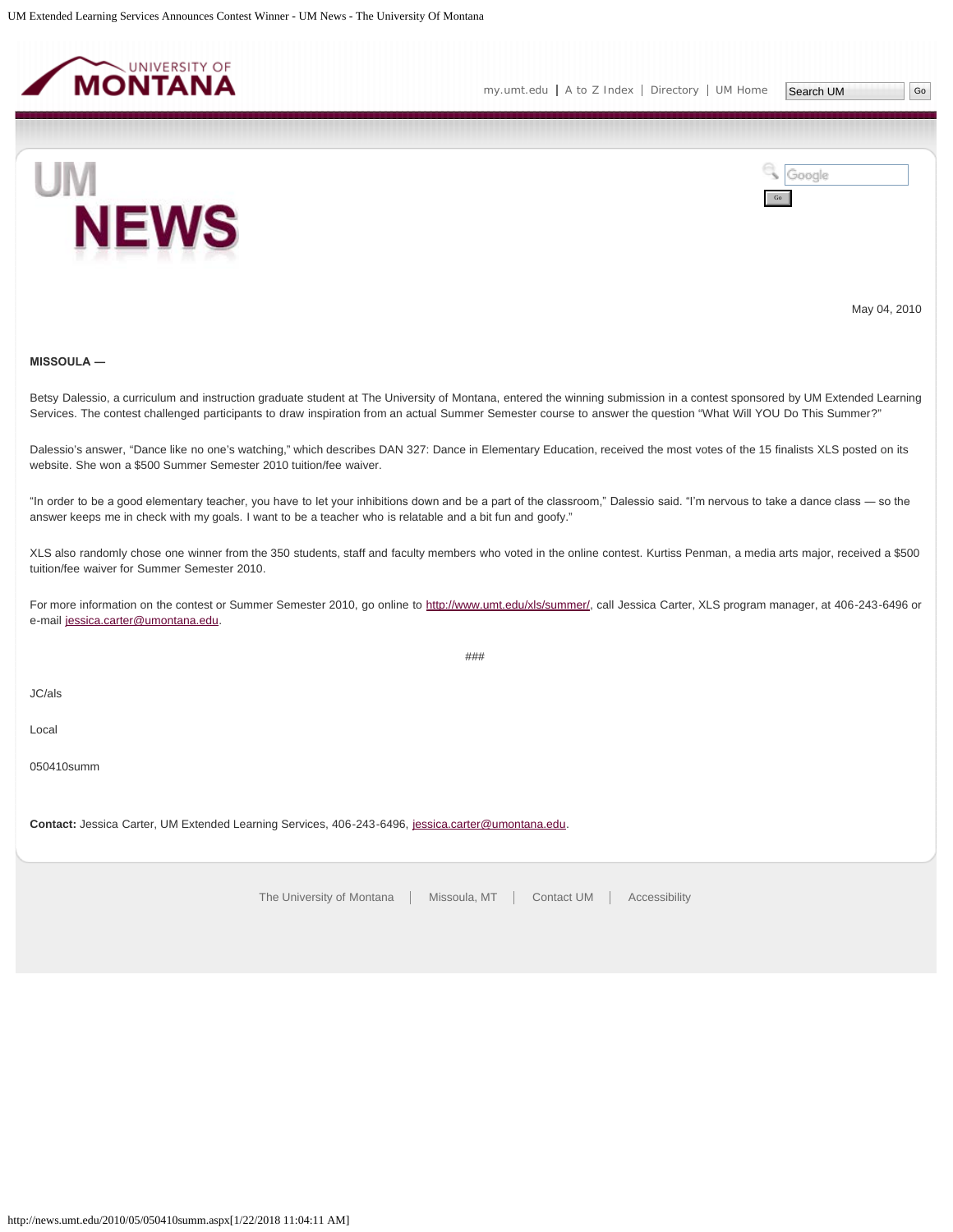<span id="page-37-0"></span>



May 04, 2010

#### **MISSOULA –**

The University of Montana will hold several events Thursday, May 13, to celebrate the completion and opening of The Payne Family Native American Center – the first of its kind at any American university.

The public is invited to join tribal leaders and community, state and campus representatives for the day's events, which will include many Native American traditions to honor and dedicate the new center.

From the beginning American Indian people have led the effort to establish the Native American center at UM. A historic sunrise ceremony was held in 2006 to bless the building site – the first time in more than 100 years that all the state's tribal leaders gathered for a single, unified purpose. Leaders from all Montana tribes also were present at the April 2008 groundbreaking ceremony at UM, and they will return to see the culmination of a project that began with discussions in 2004.

"The Payne Family Native American Center underscores our commitment to serve all Montanans, not just some," UM President George M. Dennison said. "It also places The University of Montana in a unique leadership position nationally and is a source of tremendous pride for everyone involved."

The formal dedication ceremony will take place from 4:30 to 6:30 p.m. on the UM Oval directly in front of the center. Seating will be provided. The ceremony will begin with an opening convocation by author and historian Joe Medicine Crow. Speakers will include Native American activist Elouise Cobell, UM Native American studies alumnus Jon Swan and Montana Gov. Brian Schweitzer.

Student-led tours of the center will be available from 1 to 4 p.m. and from 6:30 to 8 p.m. The new center will house UM's Department of Native American Studies, American Indian Student Services and related campus programming. Information about American Indian Student Services and various campus Native American student organizations will be available in the center's Kyi-Yo Room.

The University also will host a reception for tribal dignitaries, campus partners and donors. Terry Payne, a UM alumnus and Missoula businessman, is the center's lead donor. Other key donors include First Interstate Bank and the Indian Land Tenure Foundation, a nationally recognized organization headquartered outside Minneapolis. The Native American center also was a top campus priority in UM's successful "Invest in Discovery" campaign that ended in December 2007.

In addition to the formal dedication ceremony, the following events are free and open to the public May 13:

- 8:30 a.m.: "Coming Home" walk from the Adams Center to the center of the Oval. The public is invited to participate in or enjoy the symbolic walk, led by children from Arlee's Salish language revitalization institute. Representatives from all Montana tribes will participate. A flag song and flag raising ceremony will be held on the Oval.
- 10 a.m.: Dedication of the center's Bonnie HeavyRunner Memorial Gathering Space. HeavyRunner (Blackfeet) received a juris doctor degree from UM in 1988. She served as director of the Native American Studies Program and was instrumental in the creation of the University's Department of Native American Studies. HeavyRunner lost a long battle with cancer in 1997.
- 11 a.m.: An event on the UM Oval to honor the artisans, craftspeople, visionaries, designers and implementers of the fine details of the center.
- 11:45 a.m.: Lunch on the Oval, sponsored by UM and the Crow Nation. Prepared by UM Catering Services, the menu will include buffalo soup, vegetarian soup, fry bread, and huckleberry and cherry cobbler. The Crow Nation donated the buffalo.
- 1 p.m.: Henry Real Bird, storyteller and Montana poet laureate, will give a presentation on the first floor of the center.
- 1-3 p.m.: Students will give academic presentations on the first floor of the center. A documentary by UM's Indigenous Filmmakers Club will be shown on the center's second floor.

American Sign Language interpreters and listening devices will be provided during the day's events, and the parking lot located behind and east of Main Hall has been designated for people who hold a valid disability parking permit. Those who need assistance getting to the seating area on the Oval can call 406-243-6131.

Event organizers recommend using public transportation to get to and from campus if at all possible. For those who need to drive to campus, all parking in lots that require decals on campus will be open to the public, with the exception of Quick Stop, reserved and metered spaces.

For more information, call Linda Juneau, UM tribal liaison, at 406-243-6093 or e-mail [linda.juneau@umontana.edu.](mailto:linda.juneau@umontana.edu)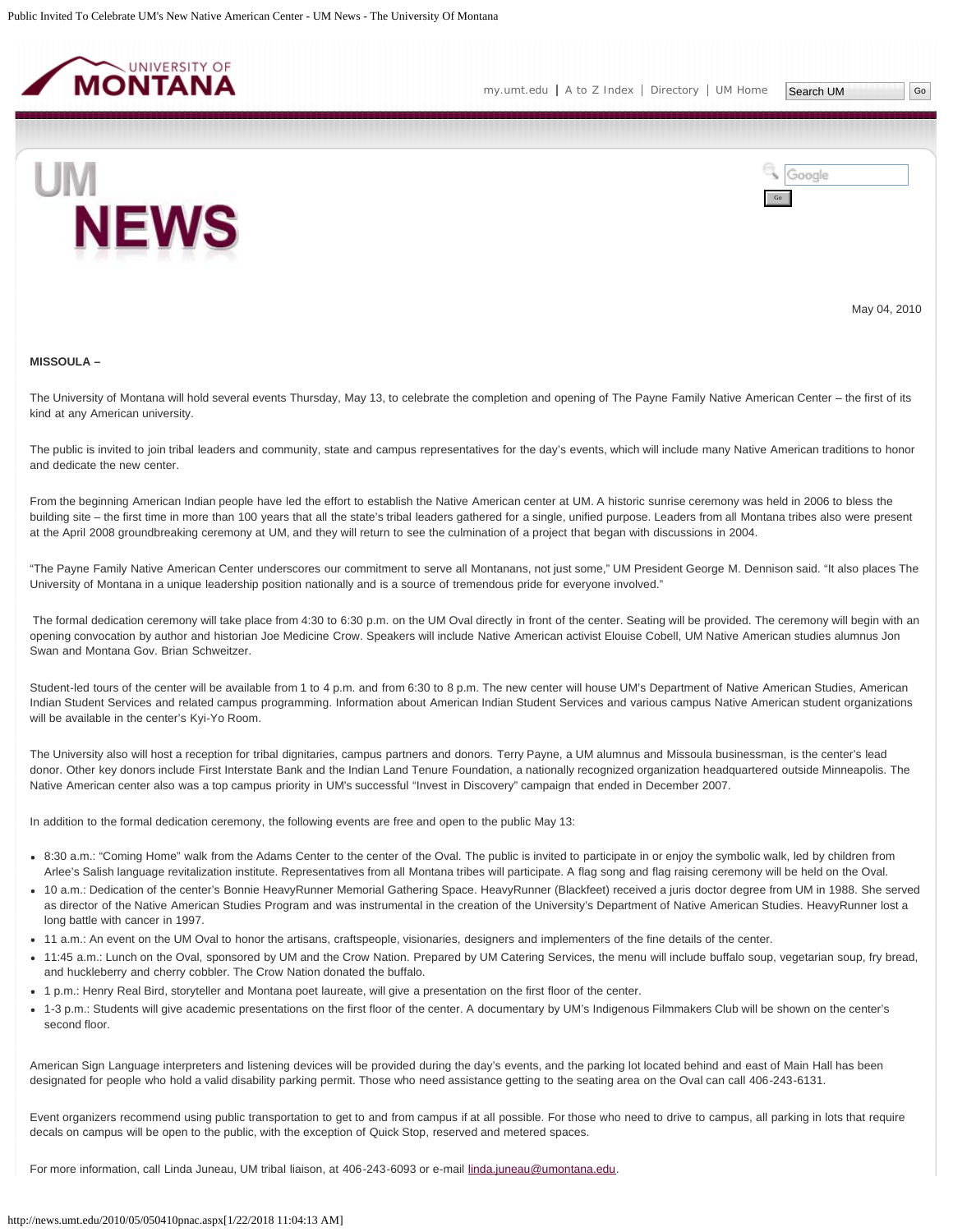[The University of Montana](http://www.umt.edu/) | Missoula, MT | [Contact UM](http://www.umt.edu/comments) | [Accessibility](http://www.umt.edu/home/accessibility) ### BD Local, state, tribal 050410pnac **Contact:** Christopher Comer, dean, UM College of Arts and Sciences, 406-243-2632, [christopher.comer@umontana.edu](mailto:christopher.comer@umontana.edu); James Foley, UM executive vice president, 406- 243-2311, [james.foley@umontana.edu](mailto:james.foley@umontana.edu).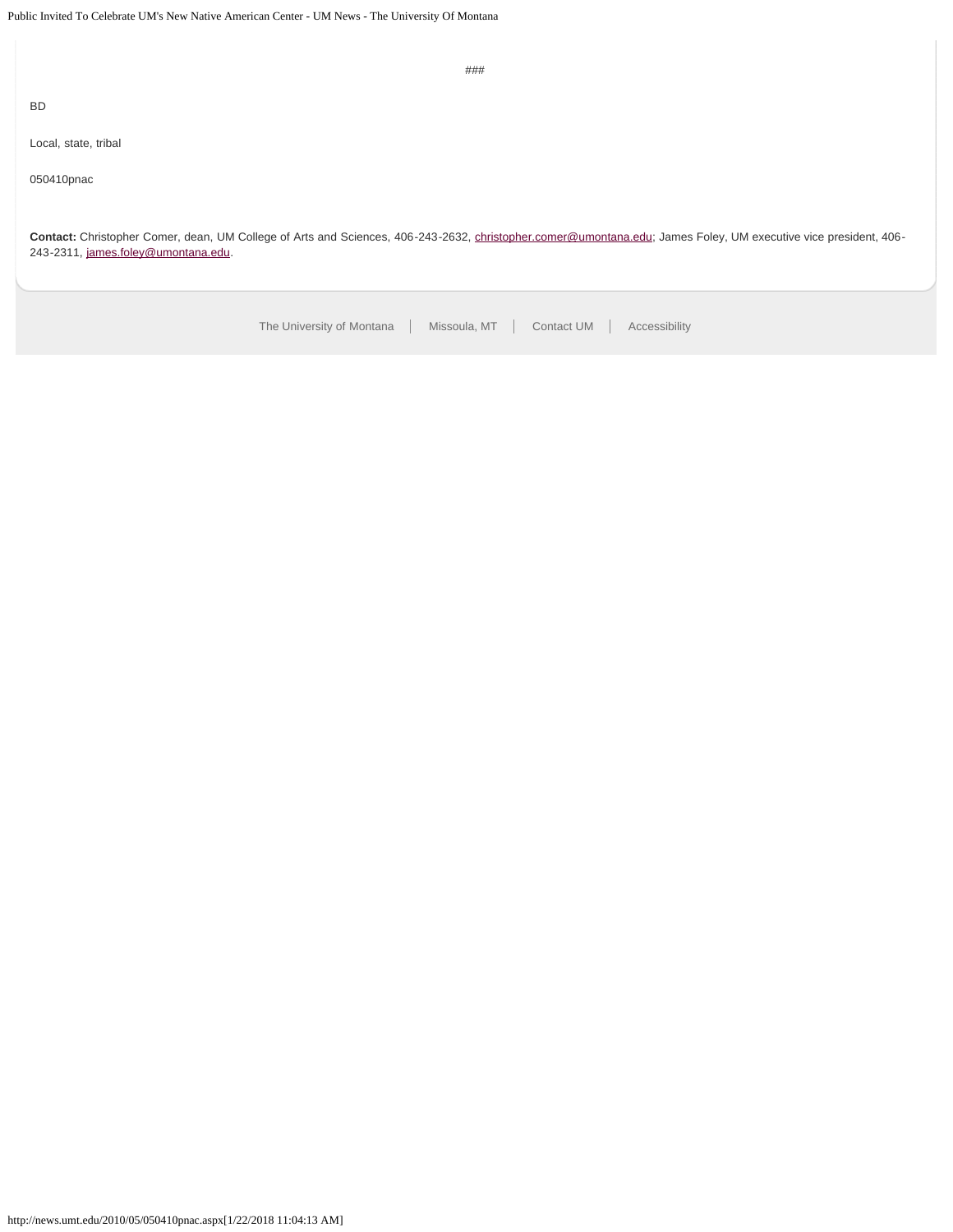<span id="page-39-0"></span>





May 03, 2010

### **MISSOULA –**

The University Center Art Exhibits Program at The University of Montana is displaying artwork by Big Sky High School students in the UC Study Lounge during May.

An opening reception for the exhibit will take place from 5 to 6:30 p.m. Friday, May 7, in the lounge, located on the second floor of the UC in Room 220. Refreshments will be served and the student artists will attend.

###

For more information, call Megan Riggs, art exhibits coordinator, at 406-243-5622 or e-mail [ucartexhibits@mso.umt.edu.](mailto:ucartexhibits@mso.umt.edu)

JS

Local

050310bshs

**Contact:** Megan Riggs, UM University Center art exhibits coordinator, 406-243-5622, [ucartexhibits@mso.umt.edu](mailto:ucartexhibits@mso.umt.edu).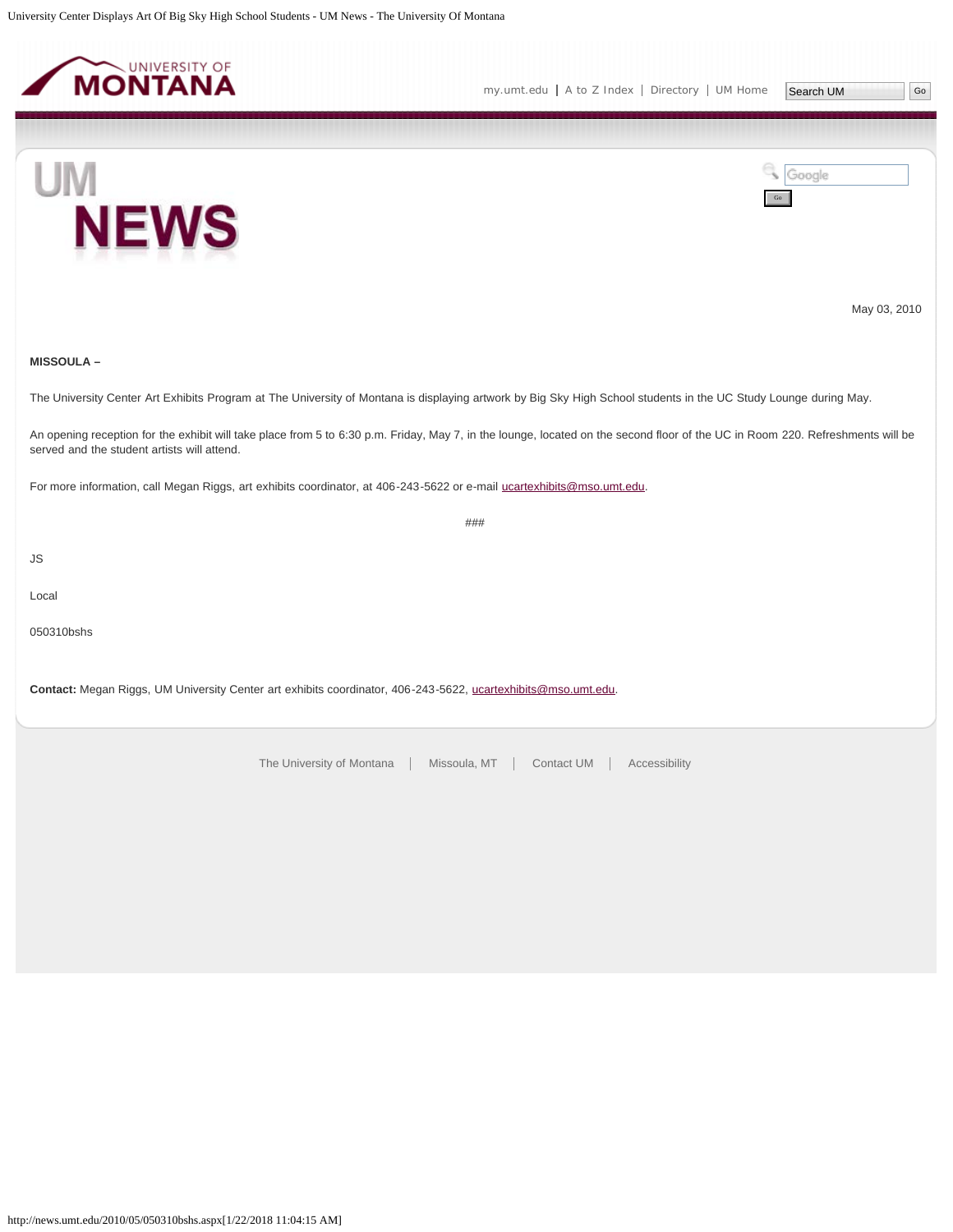<span id="page-40-0"></span>



May 04, 2010

#### **MISSOULA –**

University of Montana students are encouraged to apply for Fulbright grants for international study and research and English teaching assistantships abroad.

The Institute of International Education, in cooperation with the U.S. Department of State and the J. William Fulbright Foreign Scholarship Board, has announced the launch of the 2011-12 U.S. Student Program competition. The program awards more than 1,500 grants annually and currently operates in more than 140 countries. Fulbright English teaching assistantships now are available to more than 50 countries.

The grants generally provide funding for round-trip travel, maintenance for one academic year, health and accident coverage, and full or partial tuition.

Applicants to the Fulbright program must be U.S. citizens at the time of application and hold a bachelor's degree or the equivalent by the beginning of the grant. In the creative and performing arts, four years of professional training or experience meets this basic eligibility requirement.

Students currently enrolled at UM should call Assistant Professor Clint Walker, UM Fulbright program adviser, at 406-243-2501 or e-mail [clint.walker@mso.umt.edu](mailto:clint.walker@mso.umt.edu) for information.

UM students wishing to apply must submit applications electronically and in hard copy by Thursday, Sept. 30, to meet the UM campus deadline. The national IIE deadline for electronic applications is Monday, Oct. 18.

Interested students are encouraged to begin the application process in late spring or early summer and should call or e-mail Walker or visit the Fulbright website at [http://www.fulbrightonline.org](http://www.fulbrightonline.org/) for more details.

The Fulbright U.S. Student Program does not require applicants to be currently enrolled in a college or university. The program also encourages applications from young professionals interested in an international experience.

###

CW/bd

Local, specialized western

050410fulb

**Contact:** Clint Walker, assistant professor and UM Fulbright program adviser, 406-243-2501, [clint.walker@mso.umt.edu](mailto:clint.walker@mso.umt.edu).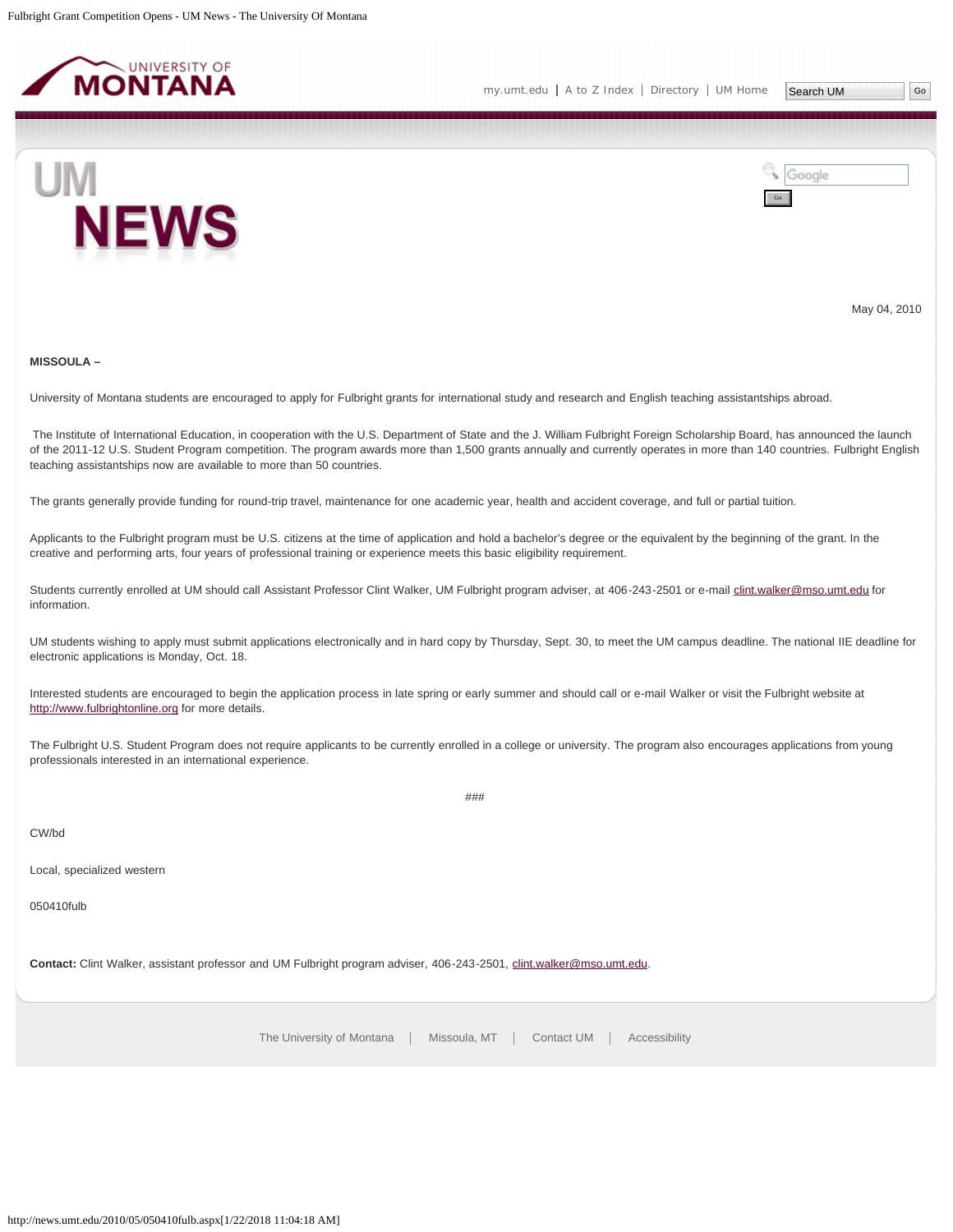<span id="page-41-0"></span>



May 03, 2010

### **MISSOULA –**

Extended Learning Services at The University of Montana is offering a Crown of the Continent Discovery Tour this summer. Participants will learn from experts about the region and its unique history, culture, geography and ecology.

The 10-day event includes three days at UM and a seven-day tour of the Crown of the Continent region, including Glacier National Park during its centennial. It will take place Aug. 9-19. Cost is \$2,010, which includes tour transportation, lodging and most meals. Academic credits are available for an additional fee.

###

Space is limited. The registration deadline is Friday, July 9. To register or for more information, go to the Extended Learning Services website at <http://umt.edu/xls/summer/programs/crown/default.aspx>, call Jessica Carter at 406-243-6496 or e-mail [jessica.carter@mso.umt.edu.](mailto:jessica.carter@mso.umt.edu)

JS

Local, dailies, state, specialized western

050310tour

**Contact:** Jessica Carter, UM Extended Learning Services, 406-243-6496, [jessica.carter@mso.umt.edu](mailto:jessica.carter@mso.umt.edu).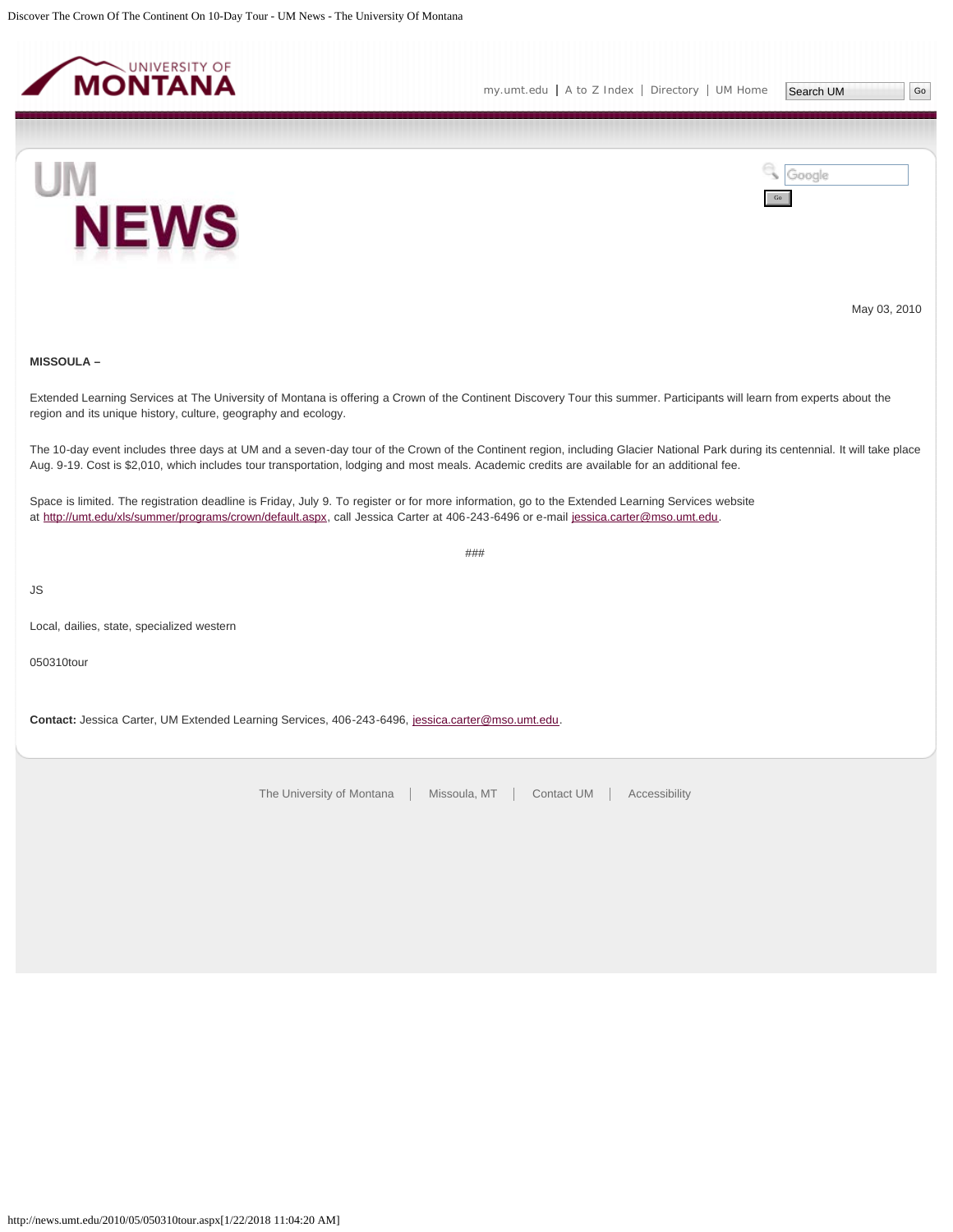<span id="page-42-0"></span>



May 03, 2010

### **MISSOULA –**

Joel Beckham, a University of Montana junior from Rosebud, has been awarded a National Security Education Program Boren Scholarship to study in Moscow next year. Beckham majors in Russian.

NSEP is a federal initiative designed to build a broader and more qualified pool of U.S. citizens with foreign language and international skills. The program's Boren Scholarships provide up to \$20,000 to U.S. undergraduates to study in areas of the world that are critical to the nation's interests and underrepresented in study abroad.

This year, only 138 awards were offered nationwide from a pool of 925 applicants. Beckham is the first UM student to receive the prestigious award.

Two other UM students who major in Russian – Jane Blevins, a junior from Missoula, and Travis Vincent, a sophomore from Bigfork – also have been awarded highly competitive U.S. Department of State Critical Language Scholarships to study in Russia this summer.

The CLS program of the State Department's Bureau of Educational and Cultural Affairs will hold intensive institutes overseas in 13 critical-need foreign languages.

###

BD

Local, hometowns

050410rssa

**Contact:** Clint Walker,, UM Department of Modern and Classical Languages and Literatures assistant professor, 406-243-2501, [clint.walker@umontana.edu.](mailto:clint.walker@umontana.edu)